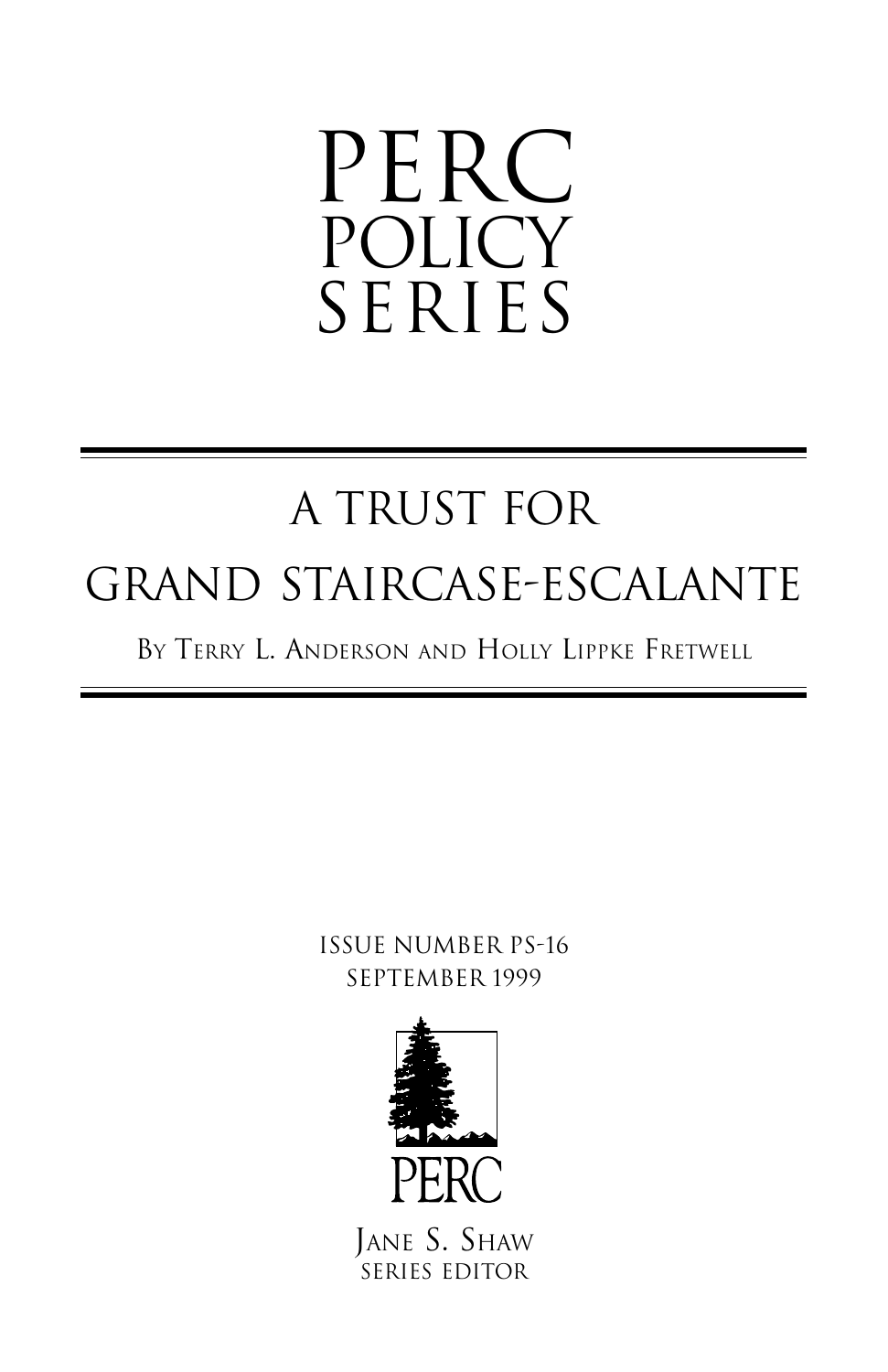### **PERC**

#### **502 SOUTH 19TH AVENUE, SUITE 211 Bozeman MT 59718-6827 Phone: (406) 587-9591 • Fax: (406) 586-7555 E-MAIL: perc@perc.org • http://www.perc.org**

Copyright © 1999 by the Political Economy Research Center. ISSN 1094-6551

This paper is available on PERC's Web site: www.perc.org. Distribution of this paper beyond personal use requires permission from PERC (the Political Economy Research Center).

| THE PERC POLICY SERIES |                                                                                                         |  |  |  |
|------------------------|---------------------------------------------------------------------------------------------------------|--|--|--|
| $PS-4$                 | <b>Turning a Profit on Public Forests</b><br>Donald R. Leal                                             |  |  |  |
| $PS-5$                 | <b>Superfund: The Shortcut that Failed</b><br>Richard L. Stroup                                         |  |  |  |
| $PS-6$                 | <b>Conservation-Native American Style</b><br>Terry L. Anderson                                          |  |  |  |
| $PS-7$                 | <b>Community-Run Fisheries:</b><br><b>Avoiding the Tragedy of the Commons</b><br>Donald R. Leal         |  |  |  |
| $PS-8$                 | <b>Environmental Federalism: Thinking Smaller</b><br>Terry L. Anderson and Peter J. Hill                |  |  |  |
| $PS-9$                 | <b>Priming the Invisible Pump</b><br>Terry L. Anderson and Pamela S. Snyder                             |  |  |  |
|                        | <b>PS-10</b> Back to the Future to Save Our Parks<br>Donald R. Leal and Holly Lippke Fretwell           |  |  |  |
| $PS-11$                | The Mining Law of 1872: Digging a Little Deeper<br>David Gerard                                         |  |  |  |
|                        | PS-12 Who Will Save the Wild Tiger?<br>Michael 't Sas-Rolfes                                            |  |  |  |
|                        | <b>PS-13</b> The Common Law: How It Protects the Environment<br>Roger E. Meiners and Bruce Yandle       |  |  |  |
|                        | <b>PS-14</b> Bootleggers, Baptists, and Global Warming<br><b>Bruce Yandle</b>                           |  |  |  |
|                        | <b>PS-15</b> Environmental Progress: What Every Executive Should Know<br>Lynn Scarlett and Jane S. Shaw |  |  |  |
| PS-16                  | A Trust for Grand Staircase-Escalante<br>Terry L. Anderson and Holly Lippke Fretwell                    |  |  |  |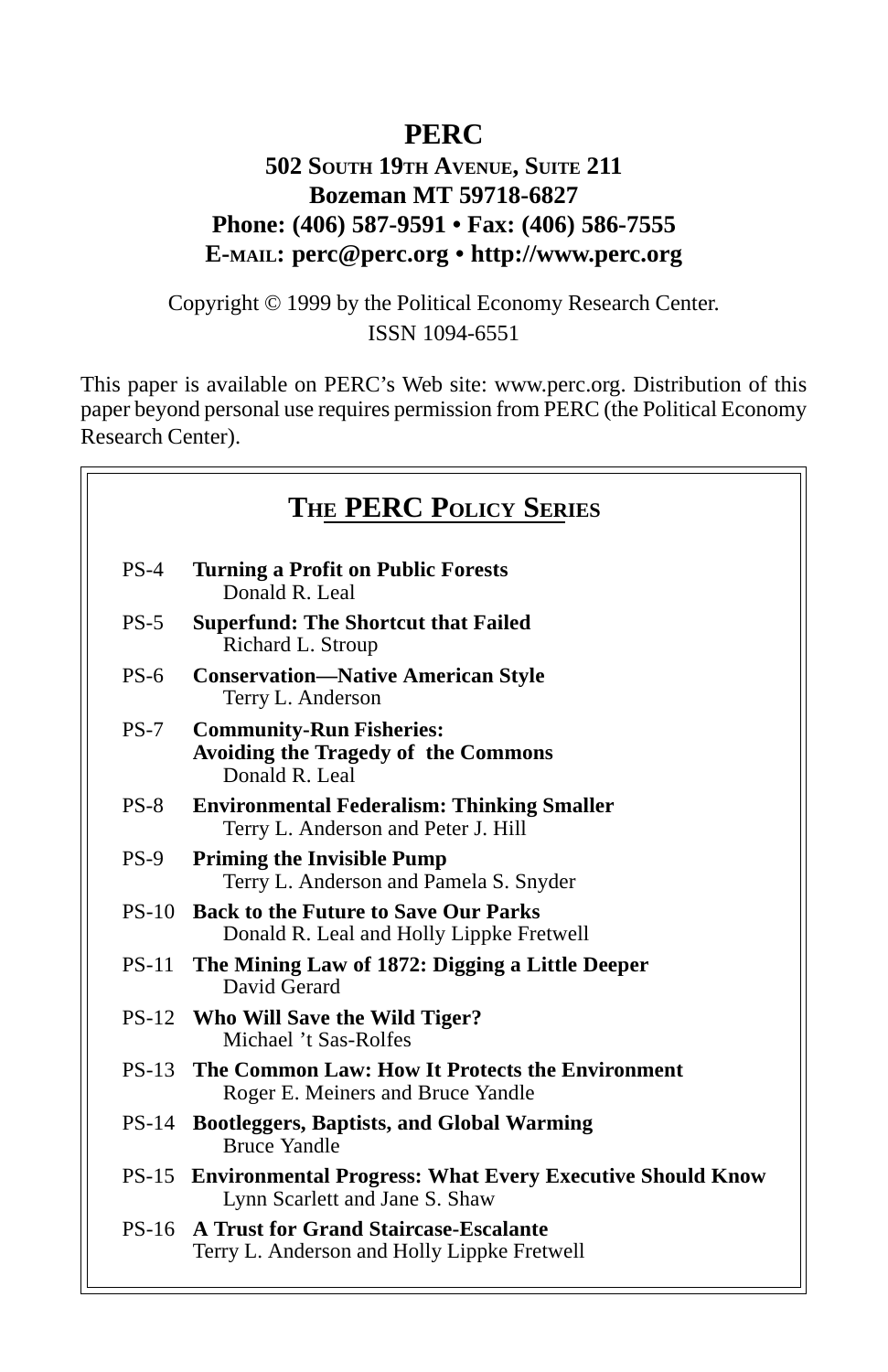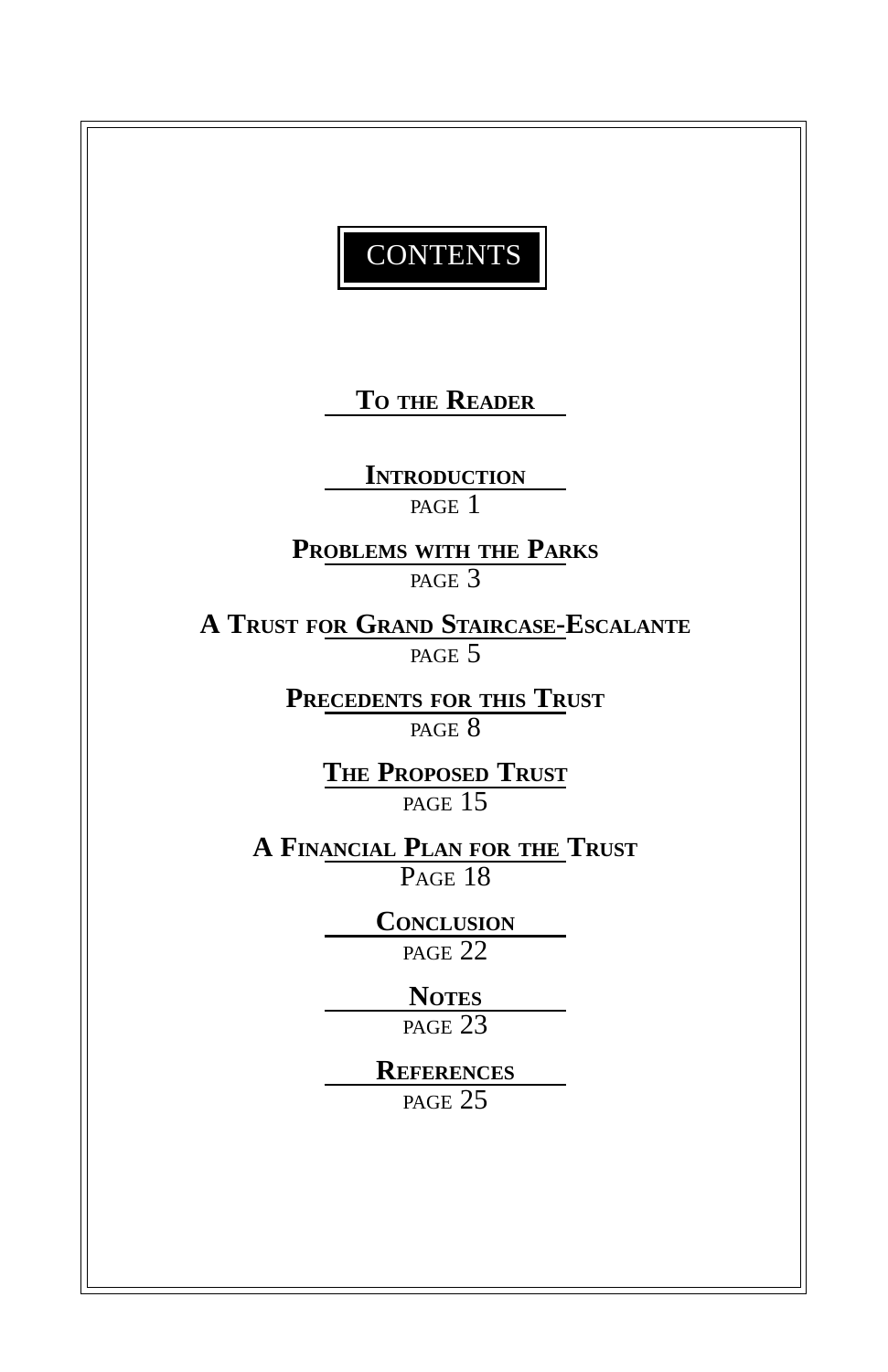# **TO THE READER**

Once again, PERC (the Political Economy Research Center) proposes an innovative policy solution: the creation of a trust for managing Grand Staircase-Escalante National Monument in southern Utah. This paper by Terry L. Anderson and Holly Lippke Fretwell explains how a trust could avoid the management pitfalls that face many national parks and monuments. It illustrates how the trust could earn money to reduce the financial pressures of management and specifically outlines the revenues that the trust could earn.

Terry Anderson is executive director of PERC and a senior fellow at the Hoover Institution. He is author or editor of 21 books, including (with Donald R. Leal) the path-breaking *Free Market Environmentalism.* Anderson has been a major force in the development of the new resource economics or, as it is popularly known, free market environmentalism. Holly Fretwell is a research associate of PERC who has researched and written extensively on national parks and forests. This paper is part of the *PERC Policy Series*, edited by Jane Shaw. Dianna Rienhart is production manager for the series.

Primary funding for the PERC Policy Series comes from the John M. Olin Foundation. Additional copies of this paper are available from PERC for \$4. The paper is available in its entirety on PERC's Web site: www.perc.org.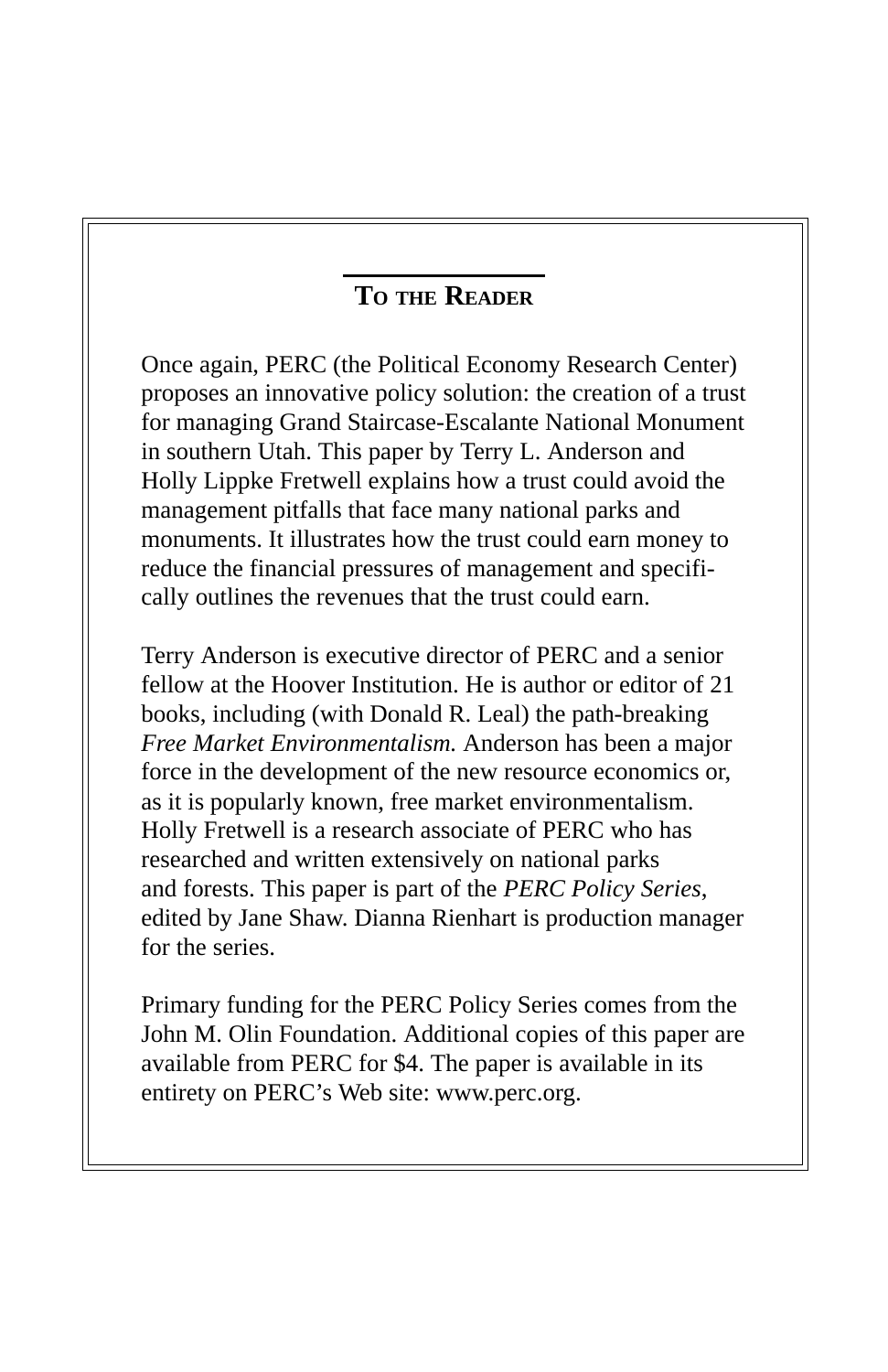**A**merica's new monument, I reflected, was indisputably big big and wonderfully various. But was it big and various enough to satisfy all the visions people had for it?" —T.H. Watkins  *National Geographic* July 1999

#### **INTRODUCTION**

The Grand Staircase-Escalante National Monument is a dramatically scenic 1.9 million-acre area at the southern border of Utah. It features the Grand Staircase, a series of benches and cliffs that form a set of natural steps, and the Escalante Canyons, a maze of connected canyons cut through by the Escalante River. (See map on pages 12 and 13.)

The area is biologically diverse and archaeologically rich. Pictographs painted on the face of sandstone cliffs, rock shelters, and pit-house village sites go back at least 8,000 years. The region is increasingly popular for hiking and climbing and is also used for livestock grazing, alabaster mining, and oil production.

In 1996, President Clinton designated the area a national monument. This designation was extraordinary for several reasons.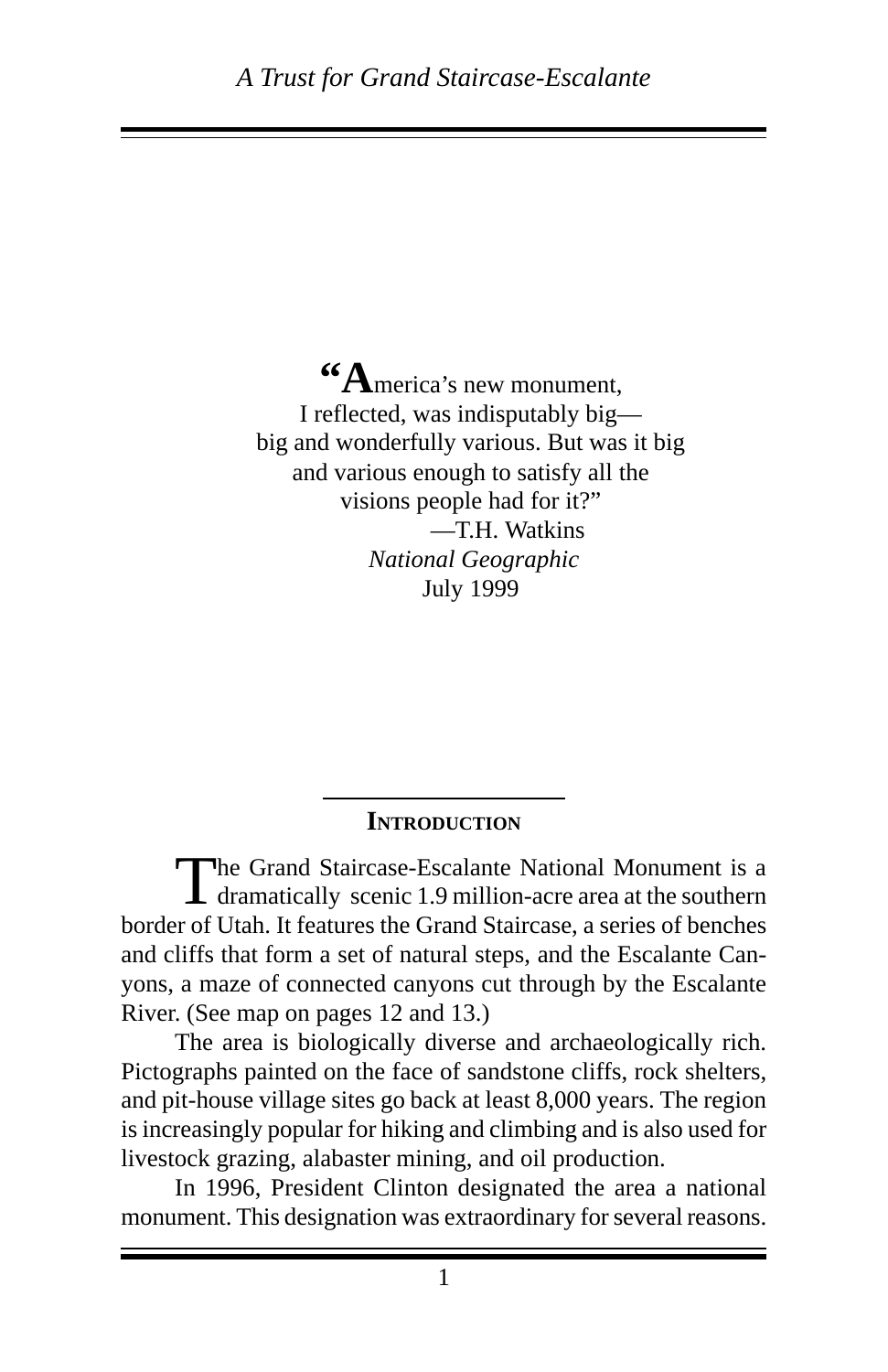- The size of this monument dwarfs all other monuments in the lower forty-eight states. The mass of land is larger than Utah's five national parks combined and larger than Delaware and Rhode Island.<sup>1</sup>
- The proclamation was made without consultation with Utah's congressional delegation or its governor, who have almost uniformly opposed treating the site as a protected area. They feared (correctly, it appears) that setting it aside might curtail or limit production of coal, natural gas, and oil as well as grazing.
- President Clinton's announcement took place at the Grand Canyon in Arizona. While avoiding Utah because of the opposition to monument designation, Clinton won the approval of many environmentalists around the country.

Thus, the Grand Staircase-Escalante National Monument was born in the midst of controversy. It is likely to remain in this quagmire unless the management structure can be taken out of politics and made more responsive to the land's potential for multiple uses. It is time to consider how this large expanse of land within the federal estate can be managed in a way that reconciles environmental and economic goals.

This paper argues that Grand Staircase-Escalante should be managed as a trust. By a trust, we mean that a board of trustees should be established with the explicit responsibility of maintaining the unique recreational, archaeological, and environmental values of the area and that maintenance should be funded out of revenues from commodities and recreation. Such a trust could provide funds for conservation while also allowing the continuation of traditional uses of the land, including grazing, oil production, and coal mining. Such an arrangement would give monument managers incentives to choose the most appropriate use for each land segment while taking into account the overall objectives established for the monument.

Trusts are widely used to protect and manage private and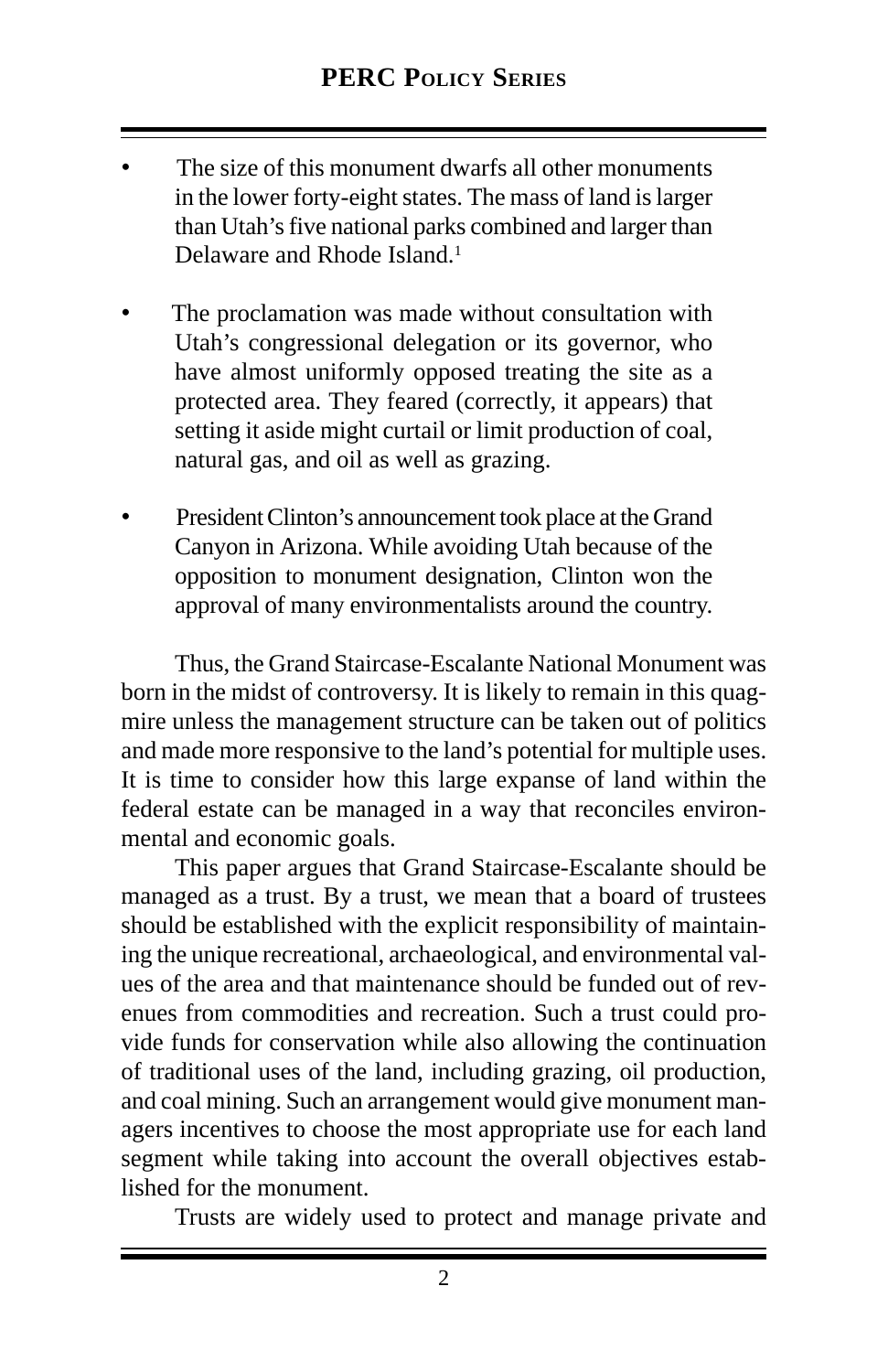public lands, so our proposal is not revolutionary. This paper will explain the nature of trusts, including some of the problems they face, and show how a trust could manage a national monument more effectively than a government agency can. We will propose a specific plan for Grand Staircase-Escalante and, based on an inventory of the monument's assets, we will show how we can have our environmental cake and eat it too. If this can work for the Grand Staircase-Escalante, such a trust approach has promise for other federal lands as well.

#### **PROBLEMS WITH THE PARKS**

The president's proclamation establishing the Grand Staircase-Escalante monument placed it under the direction of the Bureau of Land Management (BLM), which is guided by the multiple-use principles outlined in the Federal Land Policy Management Act. According to the bureau, traditional uses such as "commodity extraction and grazing" can exist alongside "the public's newer demand for more recreation" (BLM 1996, vii). Thus, in contrast to monuments managed by the National Park Service, which does not allow production of commodities, this trust would be free to maintain at least some traditional commercial uses.

The opportunity to marry commodity and amenity production comes at a time when Congress is searching for new ways to finance and manage federal lands, including parks. This congressional search reflects concern about federal deficits as well as increasing awareness of problems with the current management of the National Park Service.

The National Park Service, which oversees most other national monuments, has increasingly visible problems. From potholes in Yellowstone's roads to excessive sewage discharge at Kings Canyon, California, the infrastructure of the National Park Service is crumbling. Park Service officials estimate that the Park Service needs at least \$5 billion to repair the system. Visitor services are not what they ought to be, either. For example, a *Consumer Reports* (1997, 12) survey found that the most frequent complaints of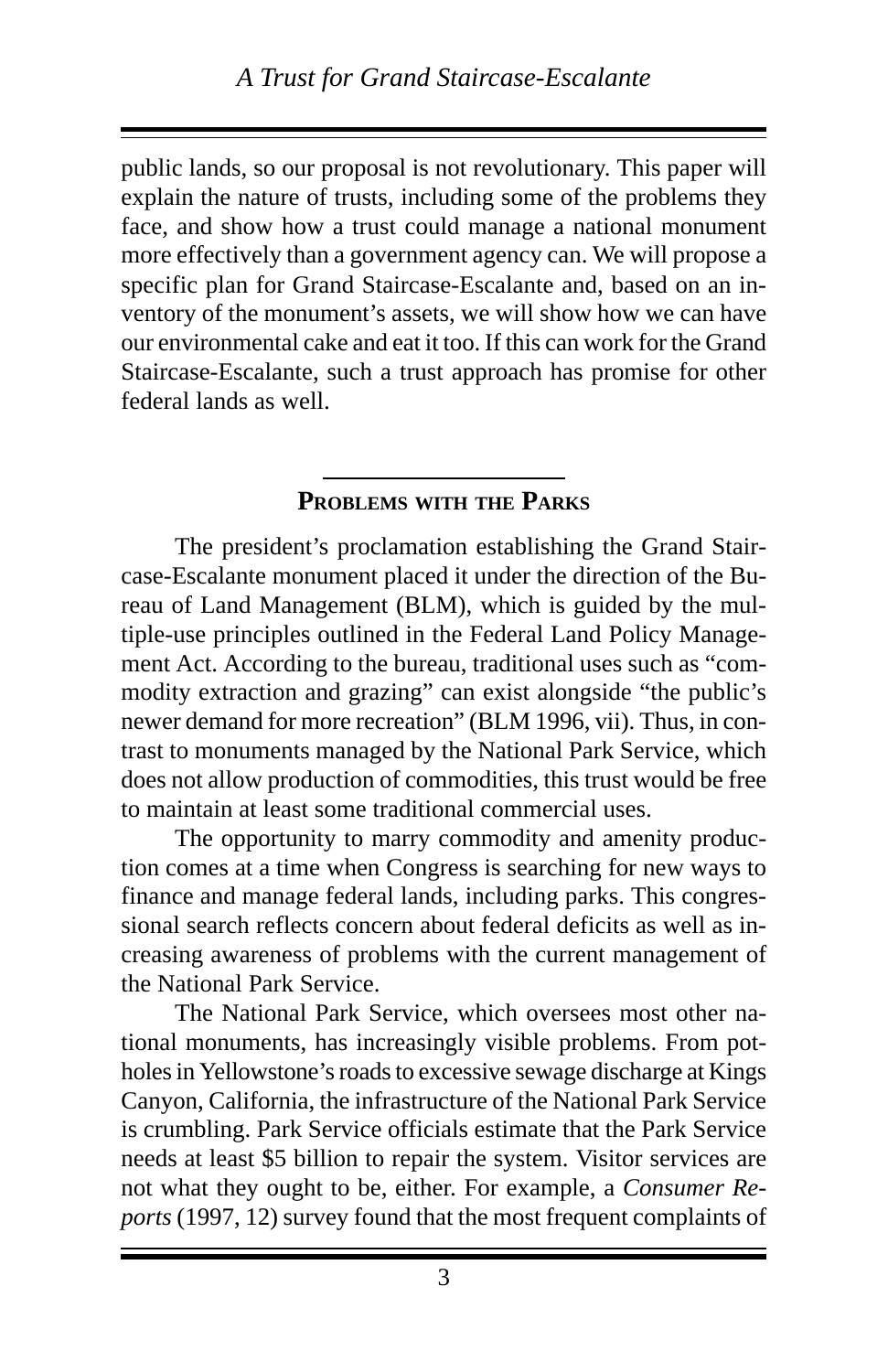visitors to Yellowstone National Park were about inadequate visitor facilities and lack of traffic control. Even the preservation of wildlife habitat is often poor. In 1995 a group of prominent wildlife biologists reported that "animal abundance and diversity are declining in many parks" (Wagner et al. 1995, 62). The group stated that "the government's own analyses stress a bewildering array of problems affecting the attainment of natural-resources goals" (Wagner et al. 1995, 91).

Even though congressional appropriations have risen faster than inflation, many parks are poorly maintained. With most of the budget coming from Congress, there is no incentive for Park Service managers to increase revenues from visitors or to keep costs down to make ends meet (see Leal and Fretwell 1997). As a result, in 1995 only Arches National Park in Utah had revenues greater than its operating budget (National Park Service 1995). The majority of the Park Service budget is paid by general taxes. Only 10 percent of its budget is covered by entrance fees, special use permits, and concession royalties.<sup>2</sup>

Because Congress holds the purse strings, demands of congressmen often hold sway. For example, Montana's three-member congressional delegation succeeded in earmarking \$6 million to renovate a backcountry chalet system in Glacier National Park even though it is used by fewer than 1 percent of park visitors, and even though the park's roads and visitor centers are in serious need of repair (Pound 1997).

In other cases, Park Service officials show poor judgment. For example, a two-hole outhouse without running water cost the Park Service \$333,000 at Delaware Water Gap National Recreation Area. Construction of employee housing units at Grand Canyon and Yosemite National Parks cost an average of \$390,000 and \$584,000, respectively. That is more than \$300 per square foot; the average American home is built for \$63 per square foot (*Billings Gazette,* August 21, 1997). According to the Interior Department inspector general, these single-family homes did little to alleviate the employee housing problem (Paige 1998, 14). Such distorted incentives can be found throughout the National Park Service (Leal and Fretwell 1997).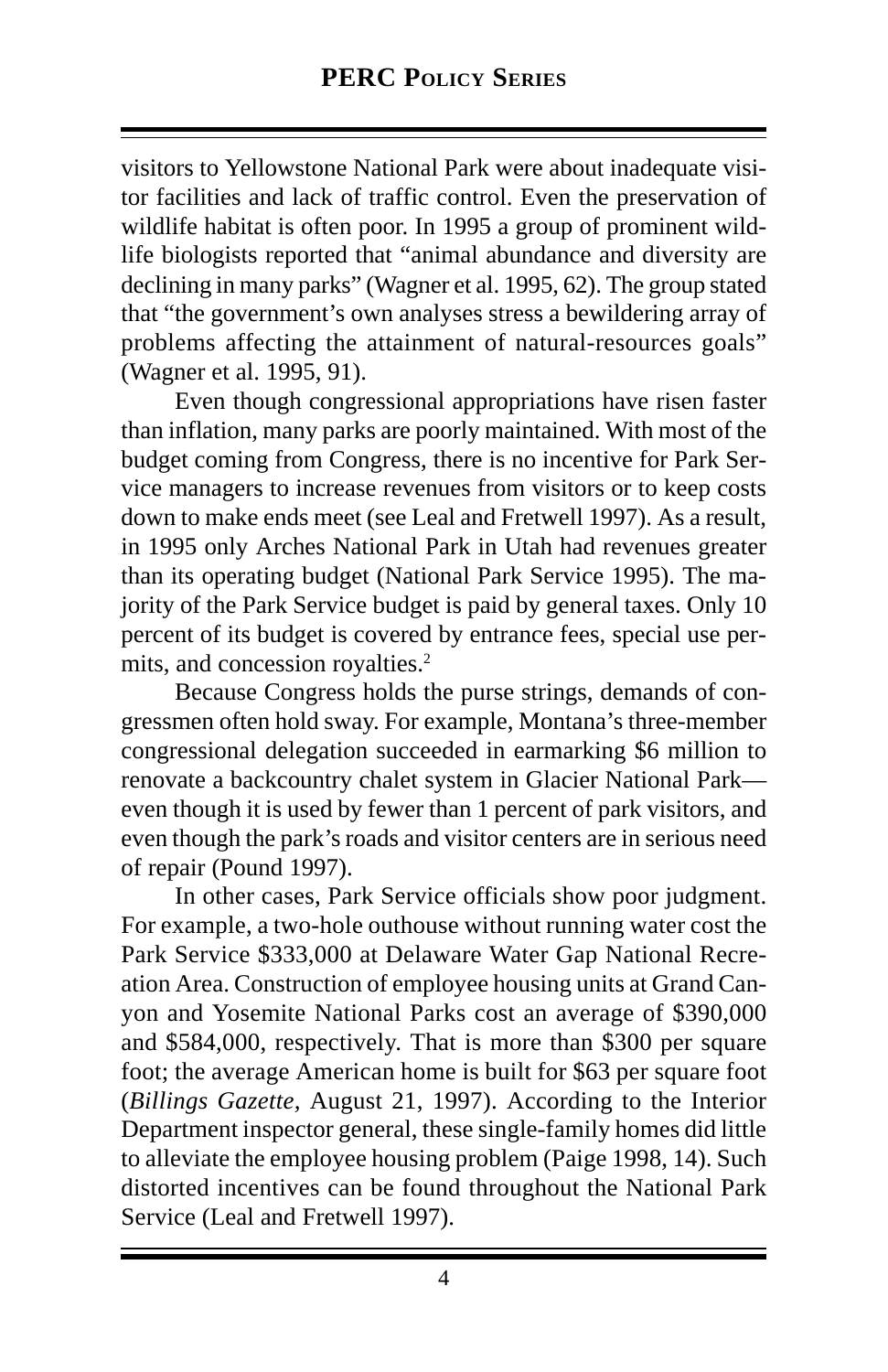Park managers are not foolish or ill-intended people. Rather, their ability to manage environmental assets is severely constrained because they are not free to consider the benefits that might come from shifting both budget priorities and uses of some park land. Using a small portion of park land for commodity production and applying the revenues to enhance preservation of other parts of the park could raise substantial funds in some cases. However, producing commodities in the parks is generally illegal.<sup>3</sup> Park managers are forced to rely on Congress, where special interests often produce inefficient and sometimes environmentally destructive results.

# **A TRUST FOR THE GRAND STAIRCASE-ESCALANTE**

As other papers in this series document (Leal 1995; Leal<br>and Fretwell 1997), mismanagement of public lands generally results from improper incentives. For example, forest land managers often receive a share of logging receipts but nothing from recreational visitors, giving them an incentive to favor logging over recreation. As we have seen, park managers rely on Congress, not visitors, for their budgets. This leads to failure to realize potential revenues and to poor cost control.

In addition to depending on Congress for their budgets, park managers often have budgets tied to the number of visitors. This gives them an incentive to expand visitation beyond the carrying capacity allowed by existing infrastructure.

A trust for the Grand Staircase-Escalante monument could change these incentives, reducing the impact of politics and obtaining more funds for preservation. At its simplest, a trust is a legal assignment of certain powers to one or more persons, called trustees, who manage assets for the benefit of another. The trustees have a fiduciary or legal obligation to manage the assets within the constraints of the trust agreement.

Trusts are widely used. Many people establish them to give assets to heirs, but to constrain their use while the heirs are minors. Or an individual may create a charitable trust that will be used for specific purposes designated by the donor. Other charitable trusts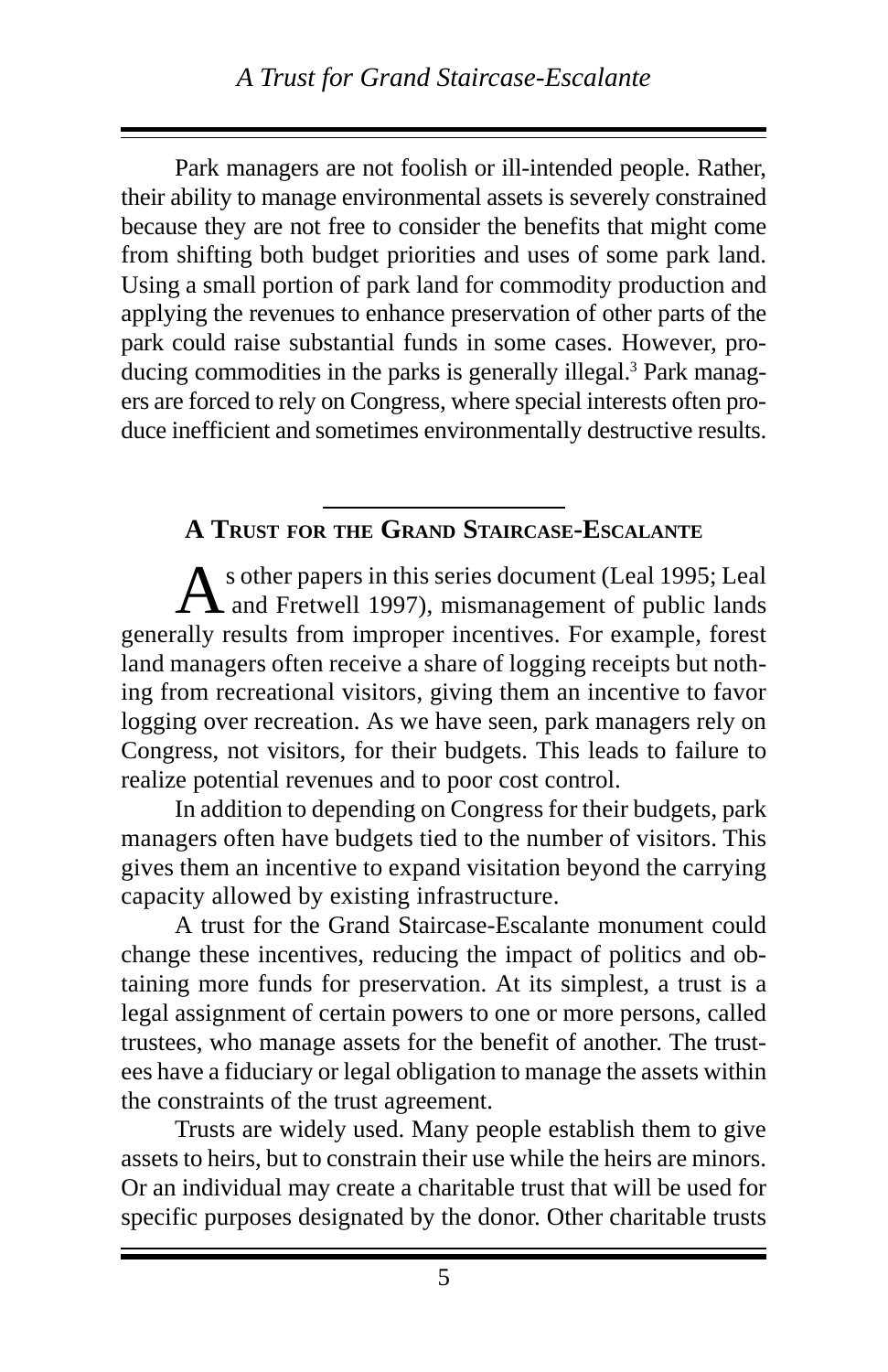are formed to achieve the wishes of a diverse population that cannot be expected to act jointly on all actions; a land trust to preserve habitat or open space is an example. In all these cases, the trustees must keep a watchful eye on how the assets are used.

While the trustees are responsible for carrying out the wishes of the creator of the trust, there is a potential problem: How will trustees be held responsible and accountable? With a money trust that is, a trust whose goal is to earn money for the beneficiary the goals are clear and performance is relatively easy to measure. The trustee is charged with maximizing the return on investments, subject to consideration of risks from investing. A trustee who is obviously earning subpar returns can usually be replaced with someone more competent.

Measuring the performance of trusts established for other purposes, however, is more difficult. If the goal is vague, performance will be especially difficult to measure. If the beneficiaries are not clearly specified, trustees may pursue their own goals rather than those of the beneficiaries.

To make sure that the trustee acts in the interest of the principal and carries out the mission of the trust, the mission must be stated clearly and performance must be measured against this mission. Economists Michael Jensen and William Meckling (1976) recommended three ways in which the trustee can be made more accountable. These include:

- specifying ways of measuring and monitoring the trustees' performance;
- compensating the trustees for acting in ways that correlate with the beneficiary's welfare; and
- enforcing specific behavioral rules or policies.

Accordingly, it is important to give clear directions to trustees in the trust document. The mission should include specific objectives that are easily measured and communicated to the beneficiaries. So, an organization such as the Nature Conservancy has a goal of preserving "plants, animals and natural communities . . . by protecting the lands and waters they need to survive" (Nature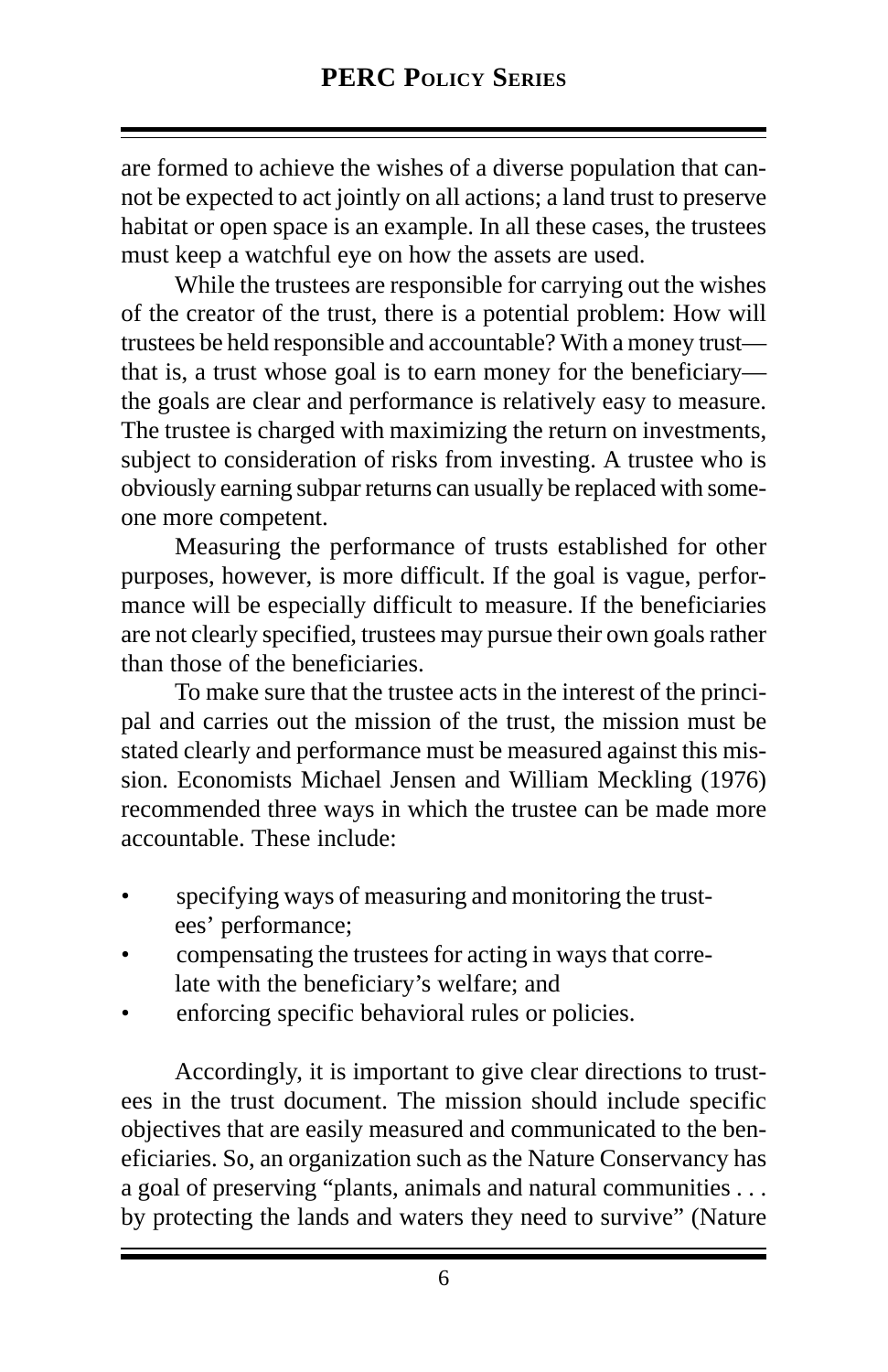Conservancy 1999). In addition, the organization produces periodic reports on its activities highlighting the benefits for its supporters. Smaller land trusts that depend on voluntary contributions often provide specific, identifiable services such as trail construction, historic preservation, or open space preservation that have visible results.

We propose a trust that would manage Grand Staircase-Escalante for the benefit of the general public. The goal of the trust would be the one already established for the monument: "to protect a spectacular array of scientific, historic, biological, geological, paleontological, and archaeological objects" (BLM 1998, 1.1). The trust we propose would be required to cover all costs either from revenues generated from the assets in the monument or from private contributions of funds, property, or services by individuals, corporations, or charitable foundations.

The trust would have a board appointed by the president of the United States, with staggered terms to overlap presidential elections, thus eliminating the possibility that a president would immediately appoint a new set of trustees. To ensure that the board of trustees would carefully balance multiple uses in the monument and consider the fiscal implications of its decisions, trustees would be nominated from interest groups. The interests represented would include environmental, recreational, wildlife, Indian, ranching, mining, oil and gas, and state and local government.

Carefully structuring the mission and board of the trust would keep the trust committed to its objective and its beneficiaries. The trust would specifically define the monument's environmental, recreational, and archaeological assets and establish criteria for judging management and measuring trustee performance. In addition, financial self-sufficiency with revenues generated primarily from monument assets would provide an indicator that the trust was achieving its objectives. And staggering terms and requiring that specific interest groups be represented on the board would force the trust to consider the multiple uses required by the presidential proclamation.4

7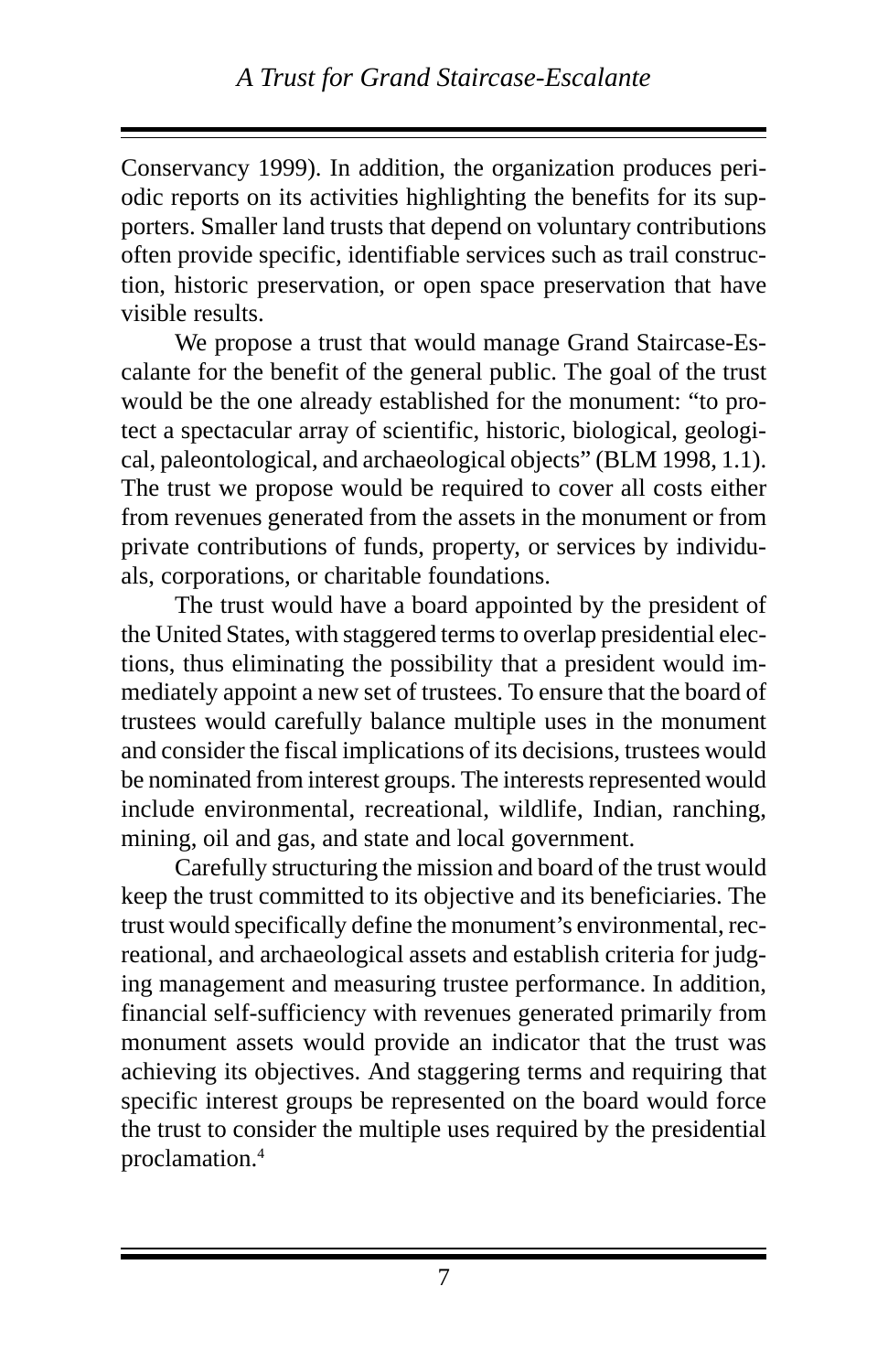#### **PRECEDENTS FOR THIS TRUST**

Atrust approach to federal land management was pro- posed by economist Richard Stroup and political scientist John Baden in 1982. They recommended establishing "wilderness endowment boards" that would be bound by the common-law doctrine of trust to manage and preserve wilderness areas. These boards would cover the costs of maintaining wilderness areas out of revenues earned.

Just as an art museum board is responsible for preserving art values, wilderness endowment boards would be responsible for preserving and enhancing wilderness values. And just as an art museum board might sell an Impressionist painting to acquire an Old Master or a modern abstract painting, the wilderness endowment board might allow carefully managed oil exploration and development to enable the board to acquire additional lands to be preserved. To ensure a bias in favor of enhancing wilderness values, Stroup and Baden (1982) proposed that board members be nominated by environmental groups.

Richard Stroup also applied this idea to managing national parks or portions of parks through the creation of park endowment boards (Stroup 1985). He recommended that the tracts of land managed by endowment boards (or trusts) have a clearly stated mission. He noted that the members of each board should be selected for their dedication to the mission of the park. The trustees would have a legal responsibility to carry out the stated mission.

#### *Private Trusts*

While the proposal by Stroup and Baden was unusual because it would have applied to the federal government, land trusts are common in both the private and public sectors. Indeed, most environmental organizations are trusts. The way that the National Audubon Society, an environmental trust, manages the Rainey Wildlife Sanctuary in Louisiana illustrates how a trust can be more effective than the government in achieving its goals of pro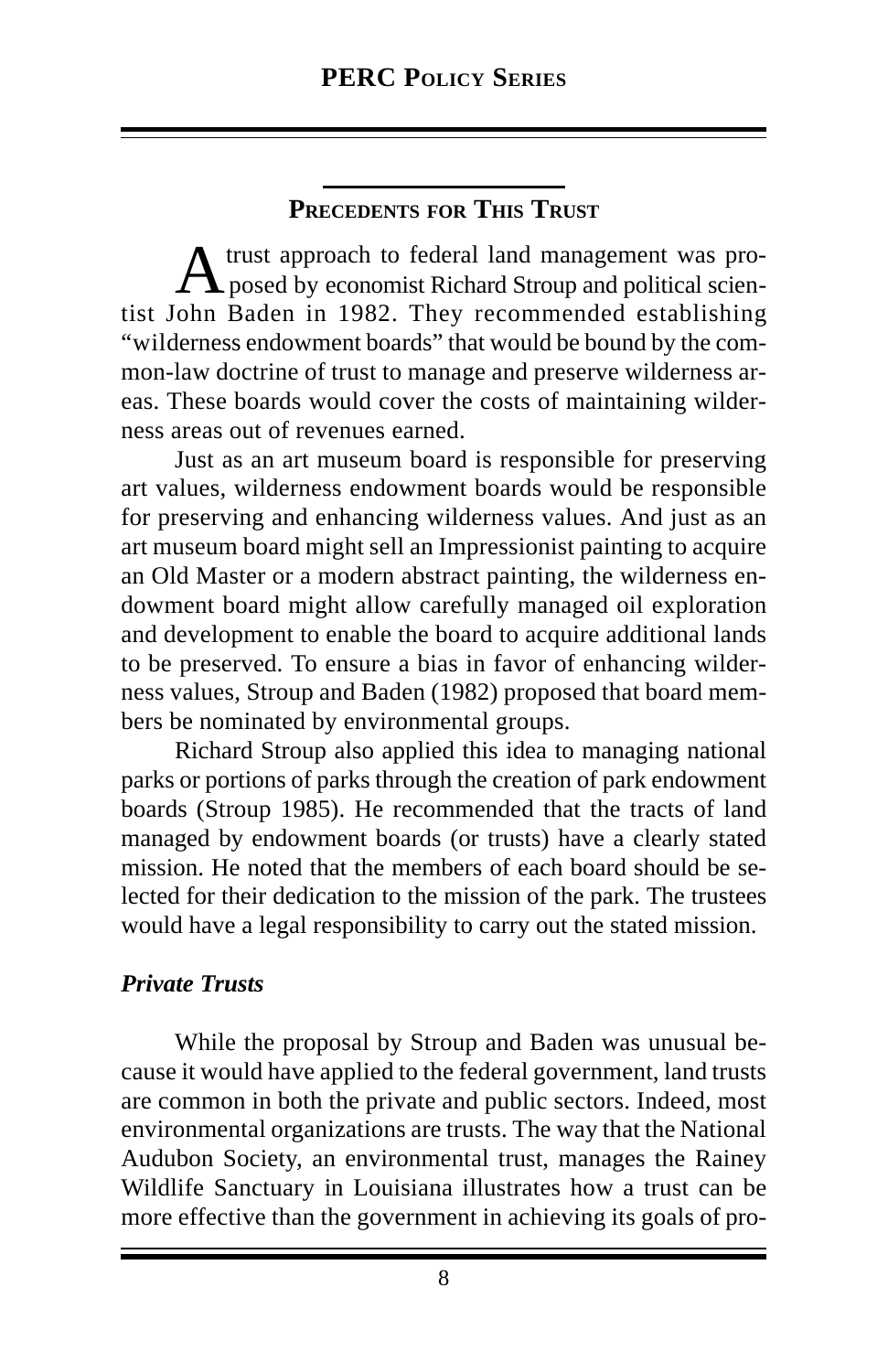tecting birds and other wildlife (see Baden and Stroup 1981; Snyder and Shaw 1995).

The Rainey Preserve, a refuge for snow geese, wading birds, ducks, and other wildlife, also has natural gas wells operating on its property. These wells have earned Audubon about \$25 million in royalties since the early 1950s. By requiring special exploration and extraction techniques, Audubon is able to ensure protection of wildlife habitat while producing natural gas and earning significant revenues. Writing in *Audubon* magazine, John G. Mitchell (1981, 16) noted that sanctuary manager David Reed "liked the idea of cooperating with industry in a situation where it was likely there would be no adverse impact on the biotic community."

There appears to be minimal impact from the drilling. However, if there were greater impact, the additional revenues provide funds that can be used to offset these impacts. And, clearly, the additional revenues provide funds that can be invested in more wildlife habitat elsewhere or in addressing other environmental problems. In other words, economically productive activity on Rainey provides the wherewithal to pay for habitat enhancement and other environmental goals, which can be costly.

This kind of win-win solution rarely occurs in the governmental arena. Indeed, while Audubon peacefully obtains revenues from its natural resources on Rainey, it adamantly opposes drilling for oil on the Alaska National Wildlife Refuge (ANWR). While the areas obviously differ, the tradeoffs are similar: If Audubon owned ANWR it would have an incentive to negotiate with oil companies to allow drilling but also to make sure that wildlife on the tundra was not disturbed. Since ANWR is government-owned, Audubon has no incentive to favor drilling because it has no stake in revenues and no control over how the drilling is done. Thus, the result is outspoken opposition (Flicker 1995).

Other examples of private land trusts created specifically to protect environmental values abound. The Nature Conservancy is the largest and best known, but the number of local land trusts is growing. A recent estimate indicates that over 1,200 locally-based trusts exist in the United States, managing 5 million acres. An ad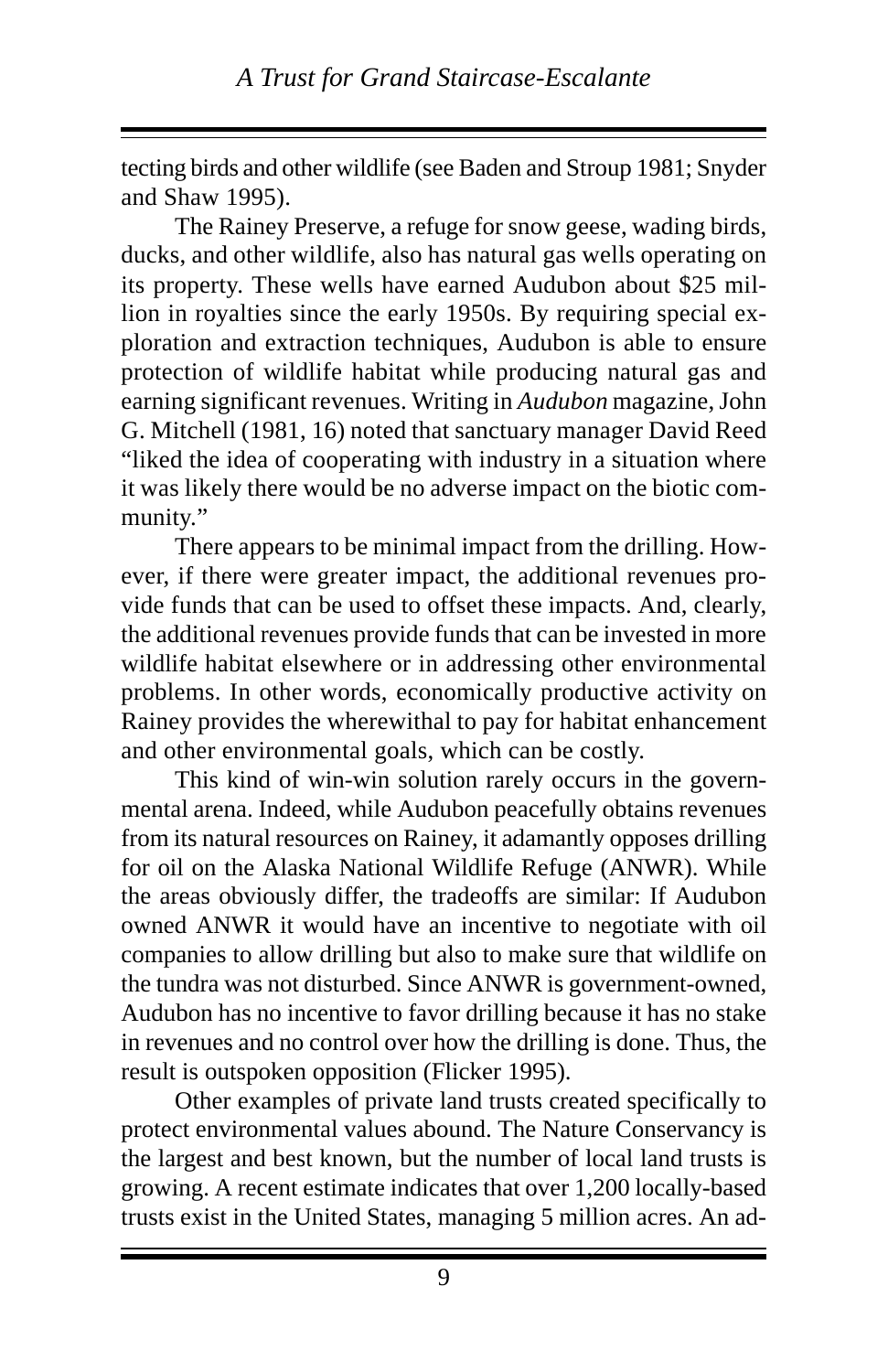ditional 10 million acres are protected by large trusts such as the Nature Conservancy (Land Trust Alliance 1999).

#### *School Trust Lands*

While many trusts are private, state school trust lands are a widespread example of government land trusts (see Souder and Fairfax 1996). When most western territories became states, they were granted land to benefit the public schools and other endowed institutions.5 These school trust lands are managed with a clear mandate to generate sustained revenues for public schools. In essence, school officials, teachers, parents, and other interest groups concerned about the funding of public schools are the beneficiaries, and they have a clear incentive to monitor the management of the school trust lands.

Under such watchdogs, trust lands are generally well-managed. Costs are kept down and revenues are substantial. Donald Leal (1995), who studied state versus federal timberland management in Montana, found that on average the state forests generated approximately \$2 for every dollar spent while federal forests lost money, generating only \$0.50 for every dollar spent. This contrast occurred even though state and national forests are adjacent to one another and similar in timber-growing potential. Leal concluded that because the Forest Service has no requirement to generate income for national forests, it has little incentive to operate with the same efficiencies as its nonfederal counterparts.

Cost-effective management of state lands did not lead to environmental deterioration, Leal found. An independent audit team of professional foresters and environmental representatives that was authorized by the Montana legislature found that the watersheds on state lands were better protected than on federal lands. The state forests had healthier stands of trees and were ecologically healthier, too (Schultz 1992, 4). Indeed, recent studies of the nation's forests indicate that many national forests are one spark away from disaster. Thirty-nine million acres of national forest are at risk of devastating wildfires and another six million are dead or dying due to insect infestations (Fretwell 1999).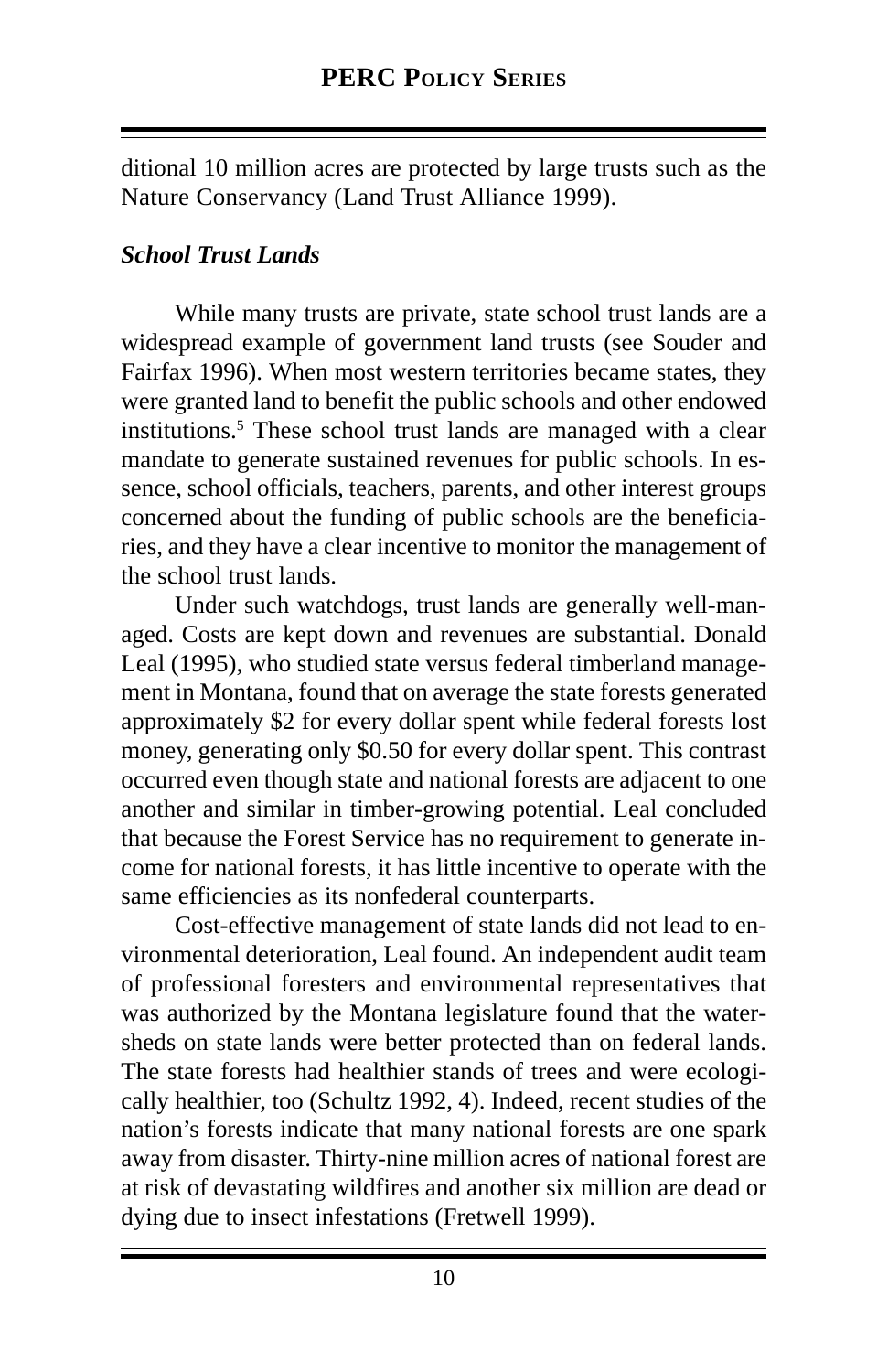Revenues from well-managed properties can supply the means to protect the environment, providing protection that is often missing on federal lands. A study by Donald Leal and Holly Fretwell (1997, 20–25) compared Big Bend National Park in Texas with nearby Big Bend Ranch State Park. The national park faces serious deterioration of facilities and trails, yet there is no deliberate effort to control where visitors go in order to limit their impact on the park trails (Big Bend National Park 1996, 7). In contrast, Big Bend Ranch State Park is divided into zones in which the number of visitors at any given time is strictly controlled. Environmentally sensitive areas are monitored to assess the effects of public use, and visitors can be rerouted to minimize harmful human impacts (Texas Parks and Wildlife Department 1994, 21).

The superintendent of Big Bend Ranch notes that revenues enabled him to spend money that would not otherwise have been available on improvements such as repairs, new materials for the visitor lodge, a pickup truck, and radios to facilitate communication between rangers in the field (Leal and Fretwell 1997, 25). In other words, obtaining more revenues from visitors can enhance the ability of park officials to manage the park. This benefits both visitors and the park environment.

#### *The Presidio*

The Presidio in San Francisco provides a rare example of the trust approach adopted on the federal level. In the Omnibus Parks and Public Lands Management Act of 1996, Congress created a trust to manage the Presidio, a former military post on a promontory overlooking San Francisco's Golden Gate Bridge. The Presidio was the oldest continually operated military post in the nation. When it was decommissioned as an Army post, it was transferred to the National Park Service and became part of the Golden Gate National Recreation Area.

The Presidio contains 1,480 acres and 510 historic buildings with over 7 million square feet of space. While small in size for a national park, its location in a strikingly beautiful setting in a major city makes it prime real estate and a subject of great interest.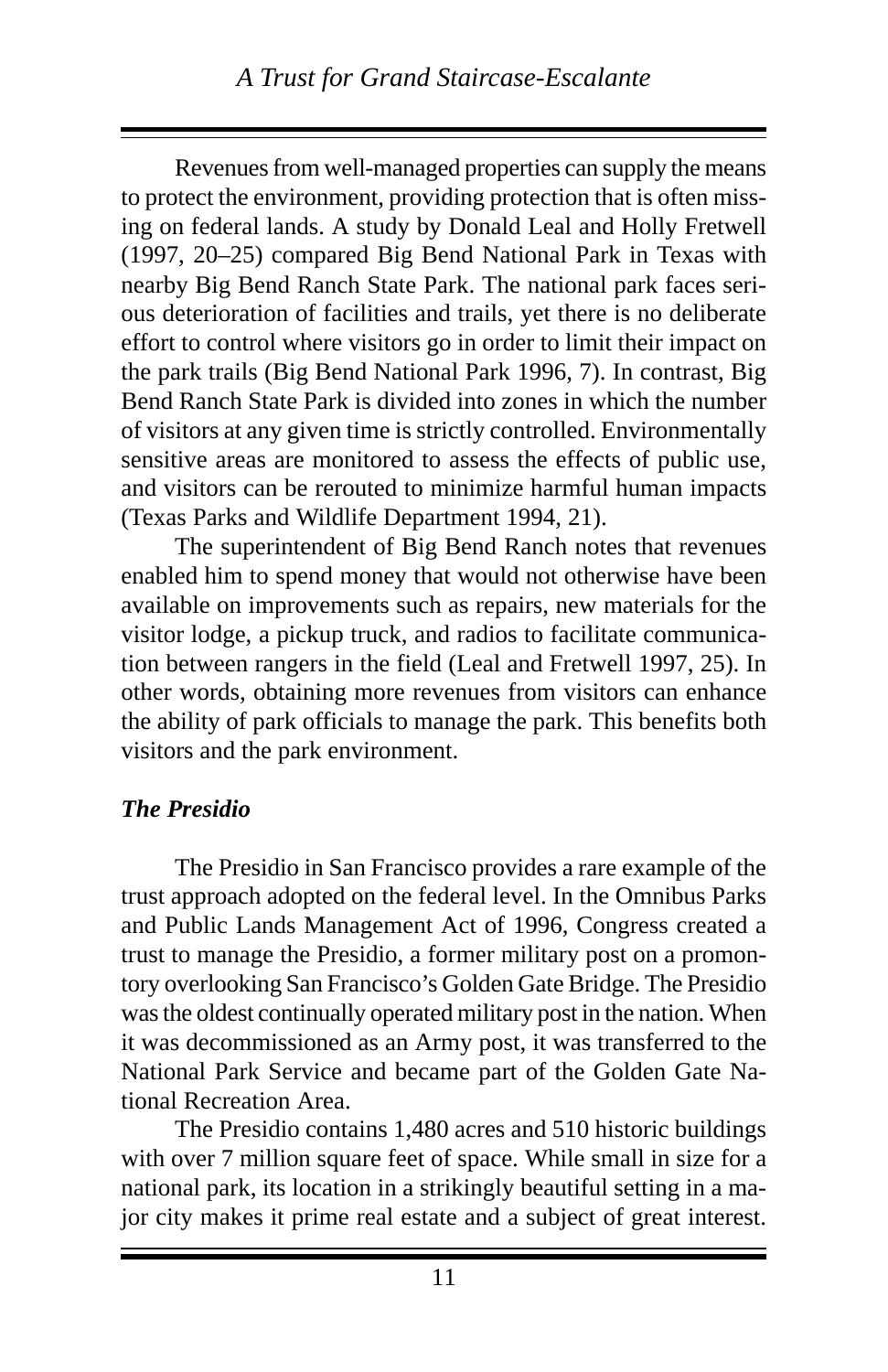An annual budget estimated to be as much as \$38 million a year would have made the Presidio the most costly park in the federal system. An additional \$274 million is required for capital investments (Governor's Office of Planning and Research 1998). Under fiscal constraints, Congress was forced to examine alternative funding methods to retain control of the Presidio. Creativity and congressional debate produced the Presidio Trust. Its goals are to preserve and enhance the Presidio as a national park and achieve financial self-sufficiency by fiscal year 2013 (Presidio Trust 1998, 3).

A general management plan was developed for the Presidio based on the principle of environmental sustainability, a term defined as meeting the needs of the present without compromising the ability to meet the needs of the future. The plan blends the use of natural, cultural, and recreational resources with the development of centers for education and research. The Presidio is to serve as a place to study and improve the natural environment and humans' interaction with it.

The trust is responsible for managing the assets of the Presidio in a way that will minimize costs to the U.S. Treasury and make efficient use of the land and buildings. Trust goals include finding tenants and establishing programs to preserve the natural, historic, and cultural resources, while providing educational and recreational opportunities. The Presidio can be a community that promotes the ecological integrity of the site, socioeconomic diversity, and economic viability. The trust board of directors includes a designee of the secretary of the interior and six presidential appointees.

Unlike the managers of traditional parks, the Presidio board has a fiduciary obligation to generate revenues by leasing its buildings and using its property in ways that will eventually cover all operating expenses. The board may use the revenues for administration, preservation, restoration, operation and maintenance, improvement, repair, and related expenses.

The Presidio was not, however, forced to become financially self-sufficient immediately, but was given a budget of up to \$25 million per year for as long as fifteen years. If the self-sufficiency goal is not attained after fifteen years, all property under jurisdiction of the trust will be offered for sale to other federal agencies,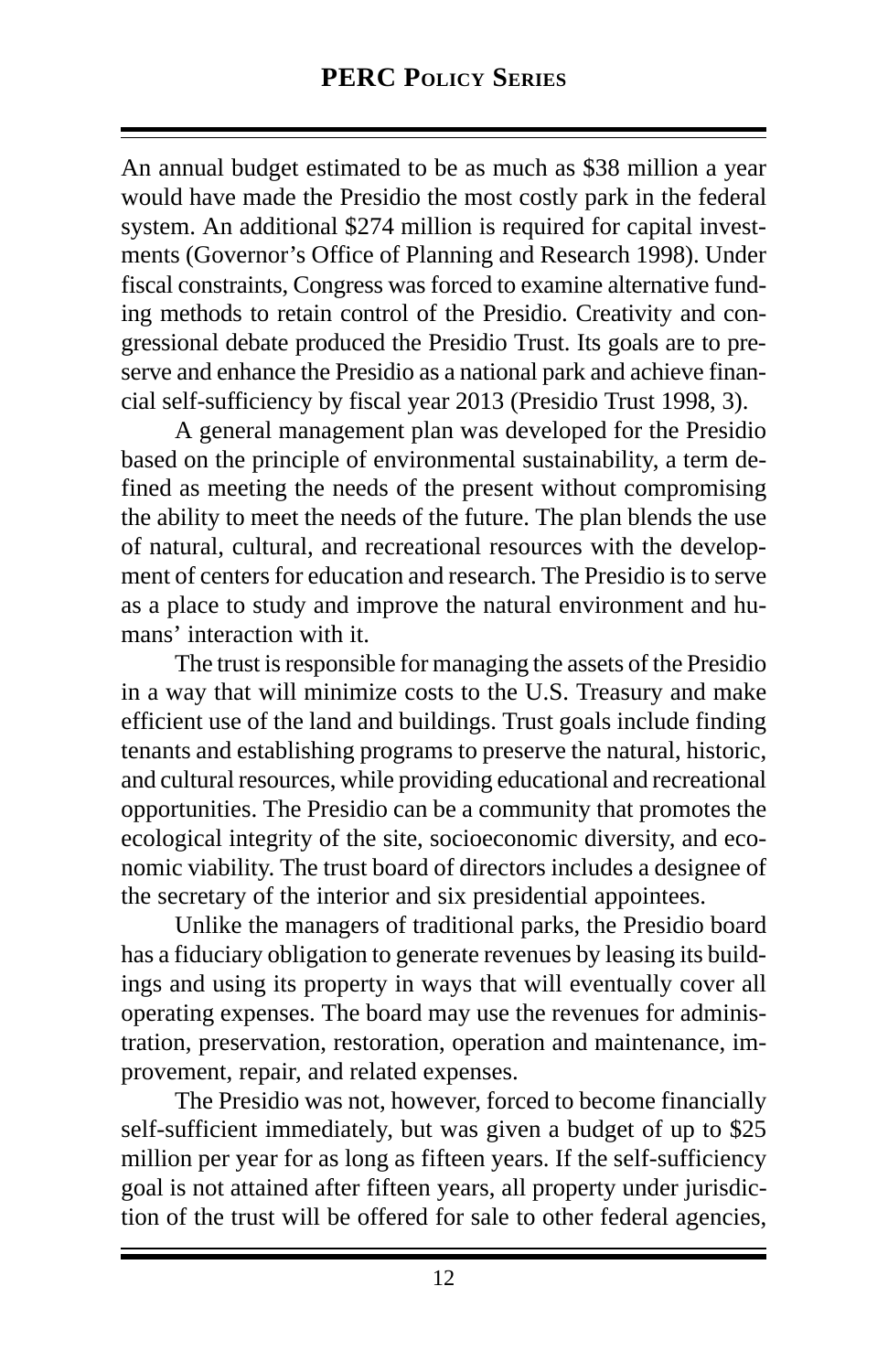public bodies, or private enterprises (in that order).

This is certainly not a perfect way of getting the incentives right for managers. Making \$25 million per year available discourages financial independence at least for the fifteen years for which this amount has been allocated. In addition, the enabling legislation gives the trust a loophole: The trustees may transfer any portion of the property that they consider "surplus" to the secretary of the interior. This means that the board can shift unprofitable buildings or areas to the park service, increasing the profitability of the trust, but sinking the park service further in the red.

Nonetheless, the Presidio Trust does force trustees to consider using lands in ways that will generate revenues and to use those revenues to preserve and enhance the urban park. The requirement of self-sufficiency forces trustees to choose land and resource uses that will cover costs.

Currently, the Presidio Trust has designed a conference facility, museum and visitor center, a scientific research and education complex, and residential housing. Since these structures will be adjacent to recreation facilities, open space, coastal bluffs, beaches, and woodlands as well as within the city limits of San Francisco, the Presidio can undoubtedly obtain revenues to cover its cost. Indeed, it should easily obtain funds to enhance the environmental conditions of the property. By 2013, leasing and other activities are expected to generate \$37 million each year, making the Presidio financially self-sufficient (Presidio Trust 1998, 17). At the same time, the trust will have increased open space, restored natural areas, preserved historic buildings, and hosted visitors from around the world.

# *The Baca Ranch*

The Presidio model was proposed in 1998 as a way of managing the Baca Ranch in New Mexico, a large private ranch that the federal government contemplated acquiring. The 95,000-acre Baca Ranch is an island of private land surrounded by national forests. The ranch covers the Valles Caldera, a collapsed volcanic dome whose meadows hold elk herds, trout streams, and steaming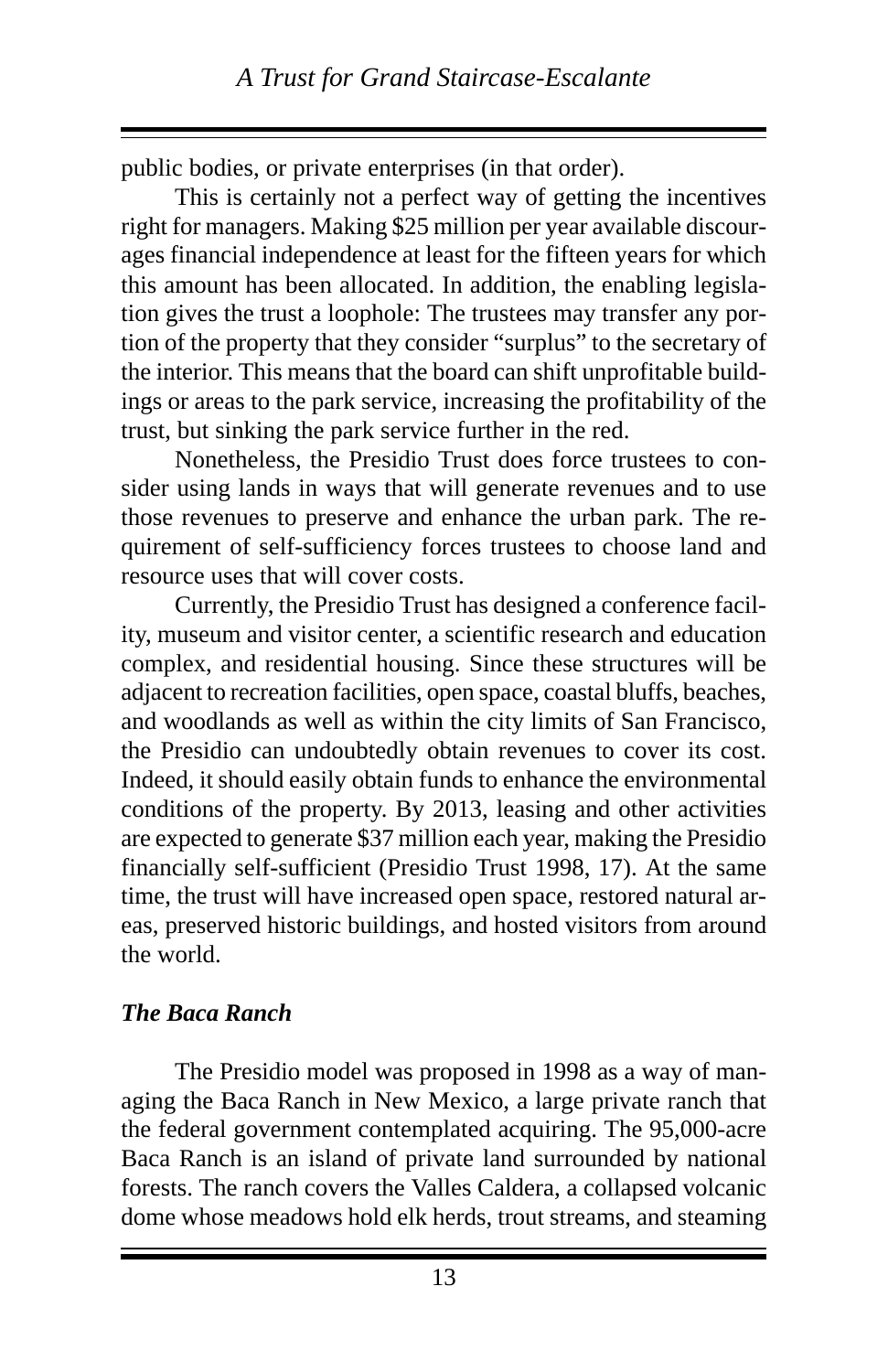pools—resembling a small Yellowstone National Park. While the deal to acquire the Baca Ranch fell through, the Valles Caldera Preservation Act, introduced in the Senate in October 1998, shows what a governmental trust could look like.

The bill would have created the Valles Caldera Trust to acquire and manage the Baca Land and Cattle Company. The bill would have allowed the trust to "solicit and accept donations of funds, property, supplies, or services from individuals, foundations, corporations and other private or public entities for the purposes of carrying out its duties."6 In other words, it would not have to rely on taxpayer funding.

The act outlined the organization of the staff and the appointment of voting trustees, who would have been federal officials, including the supervisor of the Santa Fe National Forest and the superintendent of the Bandolier National Monument (lands surrounding the ranch), and seven individuals with expertise in such areas as livestock management, game management, forestry, conservation, cultural and natural history, and local government. The trust would have had responsibility for administration, preservation, and development of the preserve; interpretation, management of public use; and maintenance, repair, and improvement of the property. It would have continued operations as a working ranch while protecting the resource values and open space. Over time, the trust was to reach financial self-sufficiency.

These elements of the Valles Caldera Trust go a long way toward meeting the requirements for an effective trust. They provide criteria for judging management and measuring and monitoring trustee performance. For example, financial self-sufficiency covering costs—is an indicator of performance, showing that visitors are being satisfied. Also, by appointing trustees with a variety of interests and expertise, the trust would have had some competition among trustees, and a variety of values would have been considered.

However, there was a glaring omission in the enabling legislation; it contained no provision for charging, retaining, and investing fees for use on the Baca Ranch. While the trust was expected to earn money for the federal government, the funds, it ap-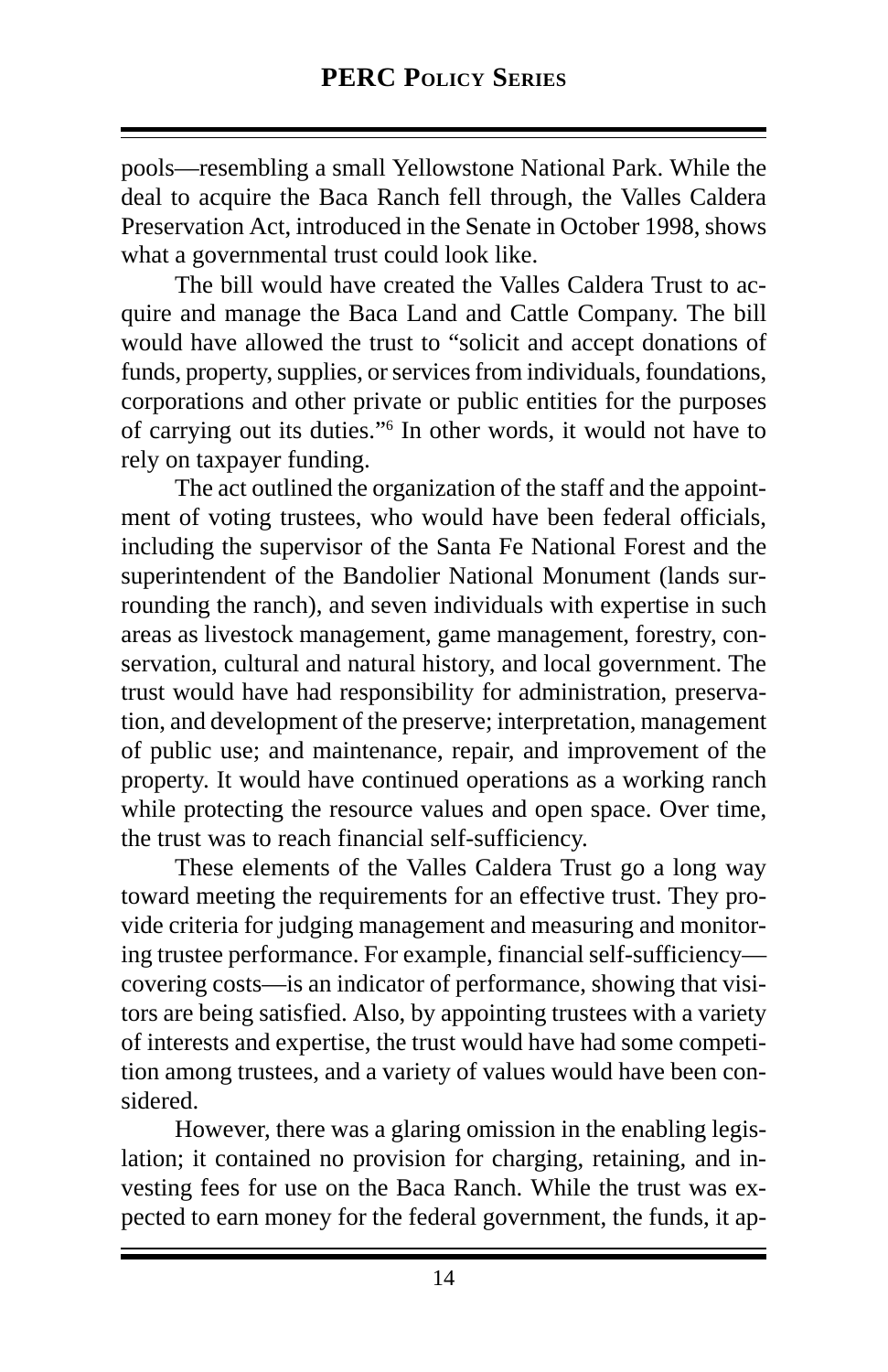pears, would have gone to the U.S. Treasury. The experience of our national parks indicates that this would create a perverse incentive, discouraging managers from taking steps to increase revenues. Managers would receive little direct benefit from satisfying park visitors. As a result, the wishes of visitors, whatever the fees they paid, would have little impact on the actual management of the land. Had the Baca Ranch been purchased by the federal government, it might well have ended up, like other national parks, relying on Congress for its financial support.

# **THE PROPOSED TRUST**

The Presidio Trust and the contemplated Valles Caldera Trust indicate that officials in the federal government are willing to experiment with a trust approach, and the Grand Staircase-Escalante Monument Trust could be the next step. This experiment is timely for several reasons:

- Because the area is in the hands of the Bureau of Land Management, National Park Service restrictions will not apply. There is room for innovation.
- Congress is appropriating about \$6.4 million per year for the monument during the planning process. While this is about four times the previous budget for the area, obtaining this amount of money through a trust is far from an insurmountable challenge.
- Historically, the Grand Staircase-Escalante area has been used for many purposes, from recreation to commodity production. Therefore, multiple use under a trust structure has precedents.

As already noted, the Grand Staircase-Escalante National Monument was created to "protect a spectacular array of scientific, historic, biological, geological, paleontological, and archaeological objects" (BLM 1998, 1.1). To achieve these goals, managers would have the opportunity to raise and retain revenues from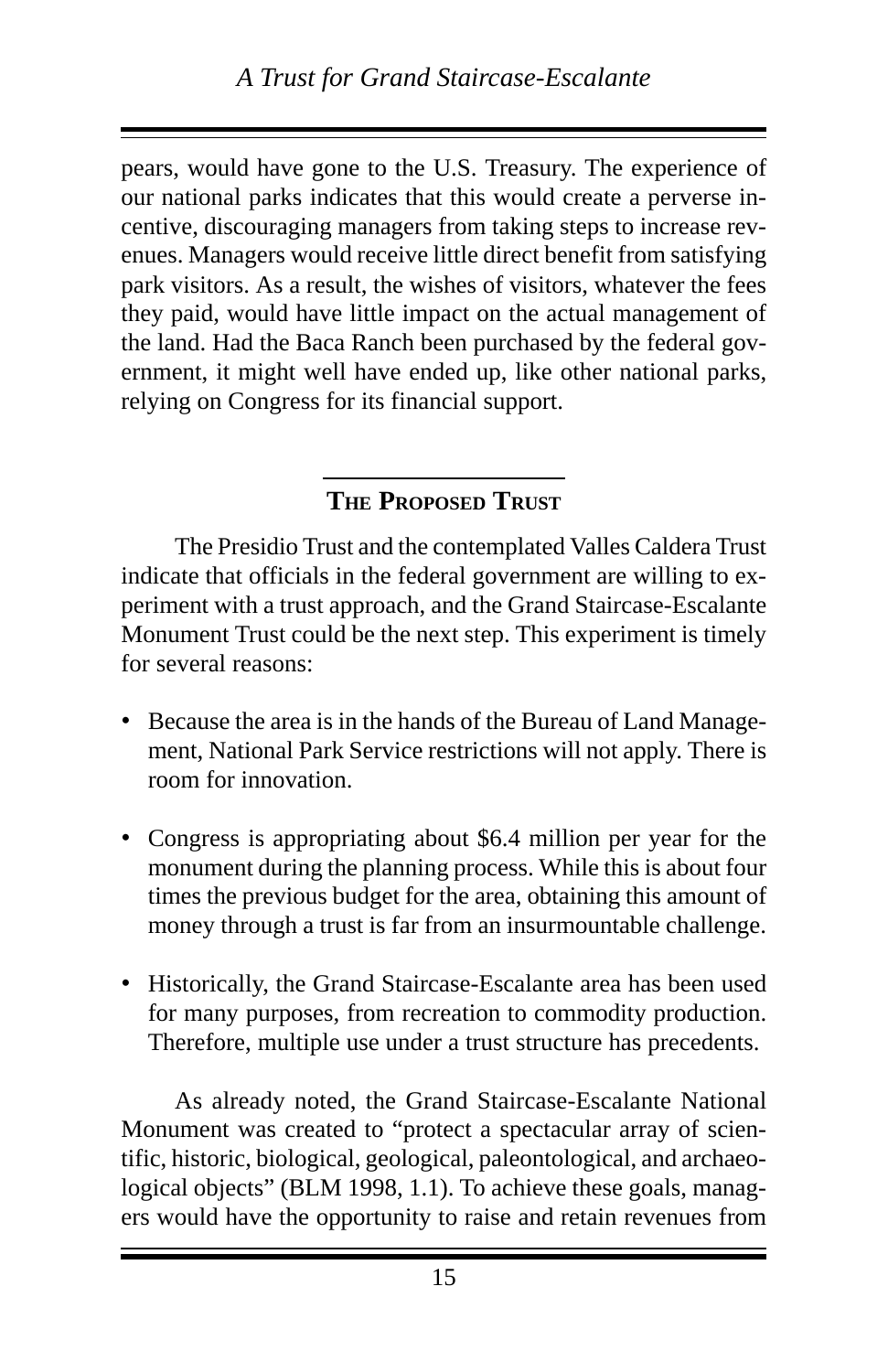the use of the land. While initial federal appropriations would be required for a few years, data indicate that the monument could become self-sufficient quickly, given its many assets.

In addition to spectacular canyons and impressive Anasazi archaeological sites, the Grand Staircase-Escalante National Monument includes coal, oil, and natural gas reserves. As a trust, Grand Staircase-Escalante would be able to obtain revenues from recreation, from pure preservation, and from natural resource development, including mining. The commodity production could take place where it would not abuse amenities or distract visitors. Revenues could be used to pay for reclamation and help preserve recreational and archaeological resources, especially where collecting fees may be difficult.

There is, however, an obstacle to this scenario. In establishing the new monument, President Clinton placed a restriction on multiple use. His proclamation states that "the land will remain open for multiple uses including hunting, fishing, hiking, camping and grazing," but it goes on to exclude mining. In his announcement, Clinton said: "While the Grand Staircase-Escalante will be open for many activities, I am concerned about a large coal mine proposed for the area. Mining jobs are good jobs and mining is important for our national security. But we can't mine everywhere, and we shouldn't have mines that threaten our national treasures" (Office of the Press Secretary 1996, 3).

While the president's statement does not have the force of law, his decision to exclude mining has been accepted—both by the monument planning team and by the companies that would otherwise be executing the mining claims. The president's statement led Andalex Resources to stop its proposed coal mine on the Kaiparowits Plateau, the harsh and isolated land in the center of the monument. This is the site of one of the largest coal fields in the West, where Andalex had spent \$8 million in mine research and development.

Although the presidential proclamation reduced the planning team's options by disallowing coal mining, that decision should be reconsidered. The reason is not simply because coal mining can produce revenues to support and maintain the monument, but be-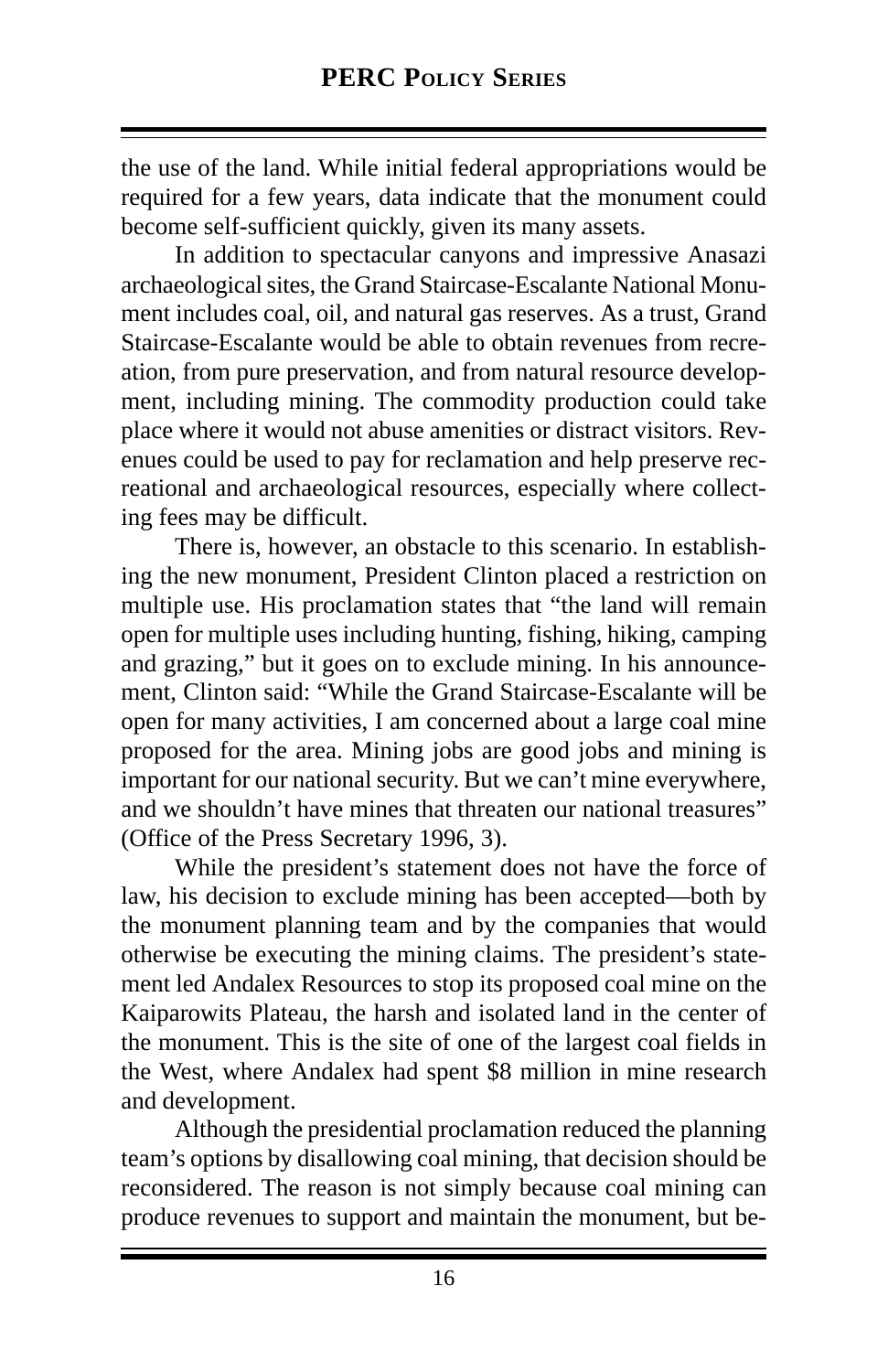cause mining can be done with little harm to the natural amenities of the area. The proposed Andalex mine, for example, would disturb only 40 acres of surface area if underground mining techniques are used. This is a minute portion of the 1.9 million acres in the monument. No new road construction would be required, although twenty miles of existing roadways would be upgraded.

A trust structure would not mandate mining, but it would allow the trustees to weigh the revenue benefits from mining against the possible harmful effects. If commodity production can take place with little or no impact on amenity values as at Audubon's Rainey Preserve, trust managers could earn profits from commodity production and reinvest those profits in protecting the environment of the monument, including its archaeological sites. Whatever the environmental impact of mining, there is no reason why the effects could not be minimized, especially with the revenues that would result from the leases.

Even if mining is not allowed, the Grand Staircase-Escalante has the potential to be self-sufficient simply by requiring recreational visitors to pay their way. Hikers and mountain bikers could pay for access, as could visitors to the monument's archaeological sites. The fees could cover the costs of providing and preserving these amenities. If these costs are low, as is often argued, the fees for recreation and sightseeing could be relatively modest.

Elsewhere on federal lands, new visitor fees are giving agencies an enormous boost. The Fee Demonstration Program, which began in 1996, allows up to one hundred units in each federal land management agency (Bureau of Land Management, Fish and Wildlife Service, Forest Service, and National Park Service) to retain receipts for use within the area where they are collected.<sup>7</sup> These experiments provide managers with an incentive to raise fees to more realistic levels and to respond to visitor demands. With these revenues, facilities have been upgraded and damaged resources are under repair. For example, at Natural Bridges National Monument, also in southern Utah, the new fees have allowed the reconstruction of 5,000 feet of trails that were crumbling from overuse and wind and water erosion.8

Visitors overwhelmingly agree that higher fees are accept-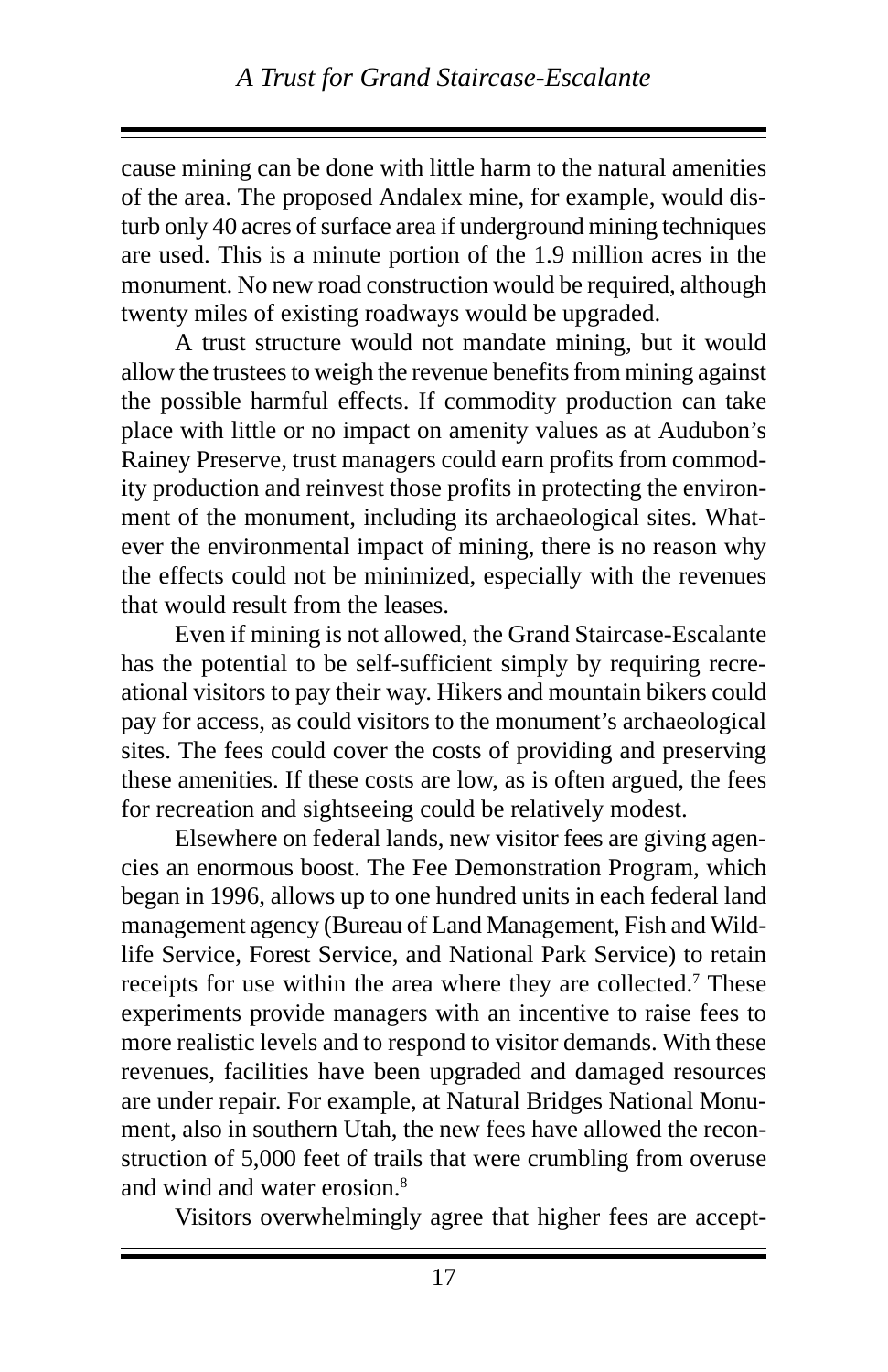able as long as the receipts are used to benefit the area visited (GAO 1998, 80). If each visitor to a national park had paid a \$5 fee in 1995, revenues for the national park system would have been greater than congressional appropriations for operating expenses (National Park Service 1995, NPS-24).9

Unfortunately, so far no effort has been made by planning officials even to consider alternative funding mechanisms for Grand Staircase-Escalante. The interim planning board, a diverse group of experts, has proposed a variety of activities and goals for the monument. These include preservation of landscapes, land forms, ecosystems, and historical sites; provision of facilities for camping and picnicking; interpretive signs; development of trails for automobiles, bicycles, hikers, horses, and off-road vehicles; and the establishment of scientific study sites for biological, paleontological, and archaeological sites. Yet the potential for revenues has not been addressed. Indeed, we can expect the managers to demand gradually larger appropriations than the current \$6.4 million budget because the current management structure does not provide an incentive for restraint or consideration of revenue-generating opportunities. Taxpayers who will never see the monument are expected to foot the bill for another politically driven agency.

# **A FINANCIAL PLAN FOR THE TRUST**

In contrast, our proposal for Grand Staircase-Escalante would raise money for the taxpayer, not drain it. And it would provide funds to protect the environment of the monument. Based on numerous official appraisals of the size and location and value of resource reserves within the monument, we perceive significant sources of potential revenue (see Table 1).

#### *Current Revenues*

Current revenues, which come from oil, grazing, and recreation, total \$465,750 per year.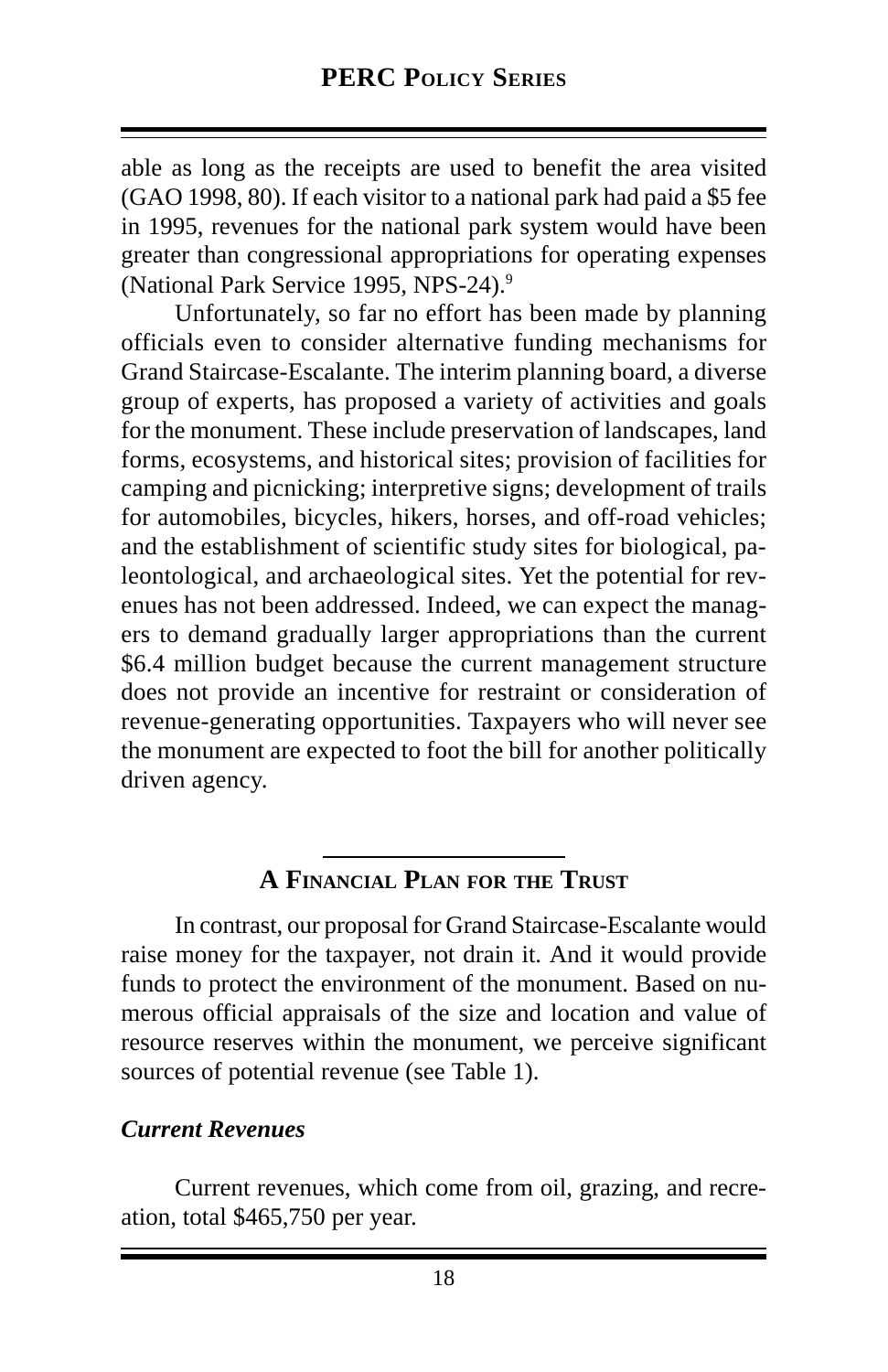*Oil and natural gas*. Drilling for oil and natural gas on Grand Staircase-Escalante lands is nothing new. As many as sixty companies have drilled for oil on the land. Leases for oil and gas exploration cover 190,000 acres within the monument. The Upper Valley oil field has five active wells producing about 250,000 barrels of oil per year. At an average price of \$20 per barrel and a royalty payment to the federal government of 12.5 percent (split evenly with the state), annual federal royalties on the monument amount to \$312,500. These wells could continue producing for twenty years, if monument regulations allow them to operate profitably.

*Grazing.* Nearly all the 1.9 million acres of the monument are used for livestock forage. About eighty-four operators have permits for 75,000 active animal unit months (AUMs). With an average grazing fee of \$1.35 per AUM, grazing within the monument generates more than \$101,000 per year.<sup>10</sup>

*Recreation*. About forty special and commercial recreation permits are issued each year to outfitters and guides and for wilderness training. The revenue from these permits is \$52,000 a year. There is currently no charge or permit required for other recreation such as camping, hunting, and hiking. These activities are much more common in the Grand Staircase and Escalante regions on each end of the monument than on the massive Kaiparowits plateau.<sup>11</sup>

#### *Potential Revenues*

Revenues generated from commodity production and recreation could easily offset the costs of operating and maintaining the monument. We estimate potential additional revenues from the monument to be over \$7.1 million annually, well above the current \$6.4 million appropriation.

*Coal.* The coal field on the Kaiparowits Plateau in the center of the monument encompasses 1,600 square miles or 54 percent of the total acreage. The monument contains an estimated 62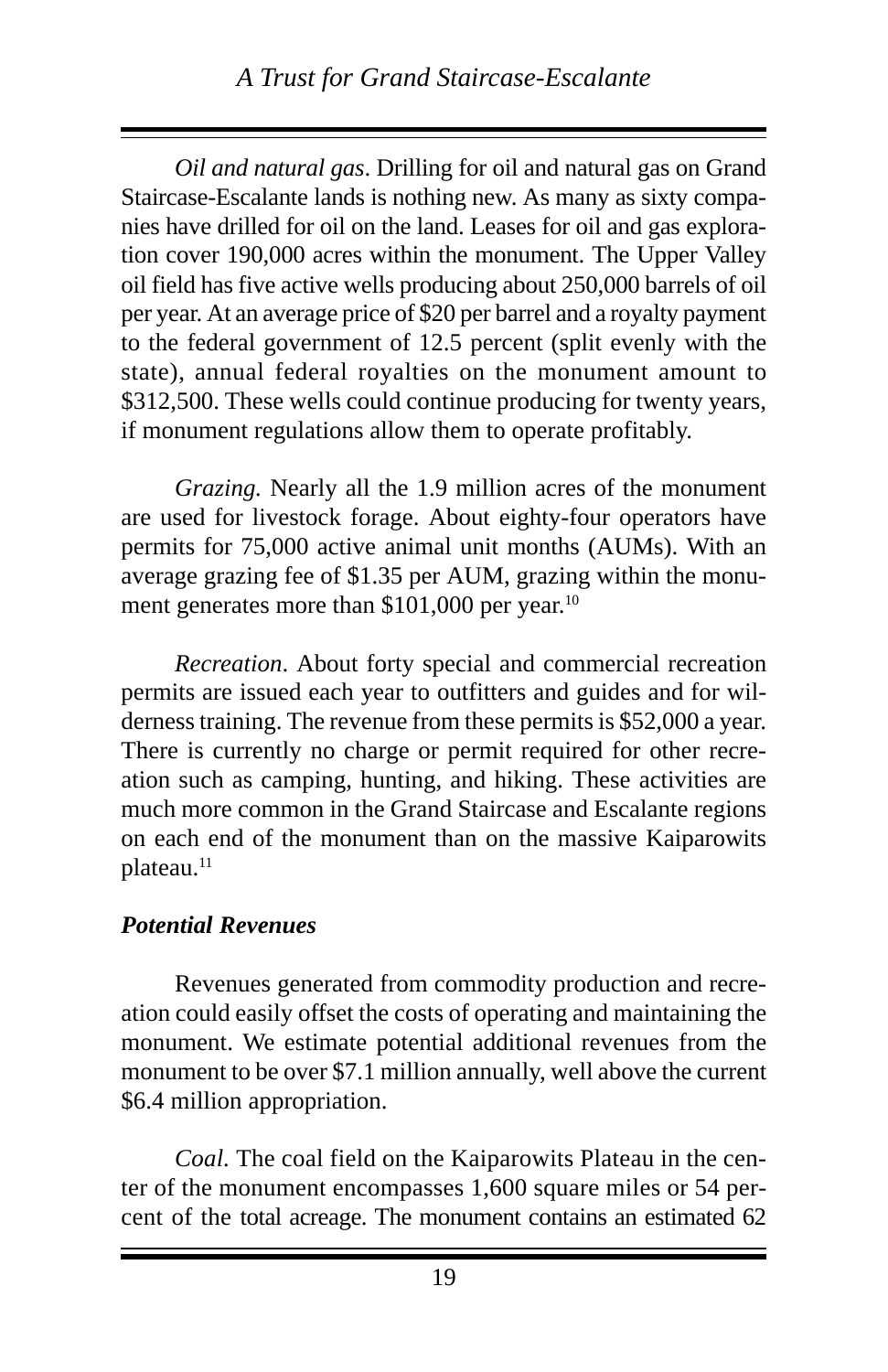|                                                      | TABLE 1                                                 |            |  |  |
|------------------------------------------------------|---------------------------------------------------------|------------|--|--|
| HOW GRAND STAIRCASE-ESCALANTE COULD COVER ITS COSTS  |                                                         |            |  |  |
| <b>Current Annual Federal Revenues</b>               |                                                         |            |  |  |
| Oil                                                  | 250,000 barrels $\omega$ \$20/barrel x 6.25% royalty    | \$ 312,500 |  |  |
| Grazing                                              | 75,000 active AUMs @ \$1.35/AUM                         | 101,250    |  |  |
| <b>Special Recreation Permits</b>                    | 3% of gross revenue from monument use                   | 52,000     |  |  |
| <b>Total Current Revenues</b>                        |                                                         |            |  |  |
| <b>Potential Annual Federal Revenues</b>             |                                                         |            |  |  |
|                                                      | 7.5 million barrels/year @ \$20/barrel                  |            |  |  |
| Conoco Oil                                           | @ 10% estimated success rate x 6.25% royalty            | 937,500    |  |  |
| Andalex Coal                                         | 2.5 million tons/year $\omega$ \$19.50/ton x 4% royalty | 1,950,000  |  |  |
| Visitor Fee                                          | $$5/person \times 850,000/year$                         | 4,250,000  |  |  |
| <b>Total Potential Revenues</b>                      |                                                         |            |  |  |
| <b>Current and Potential Annual Federal Revenues</b> |                                                         |            |  |  |

Sources: Grazing: Dennis Pope, Biological Team Leader, GSE, e-mail correspondence, 3 February 1999; Recreation visits: Barbara Sharrow, Visitor Services Team Leader, GSE, telephone conversation, 10 September 1998, and e-mail correspondence, 26 January 1999; Commodities: Lee Allison, State Geologist, Utah Geological Survey, telephone conversation, 19 August 1997.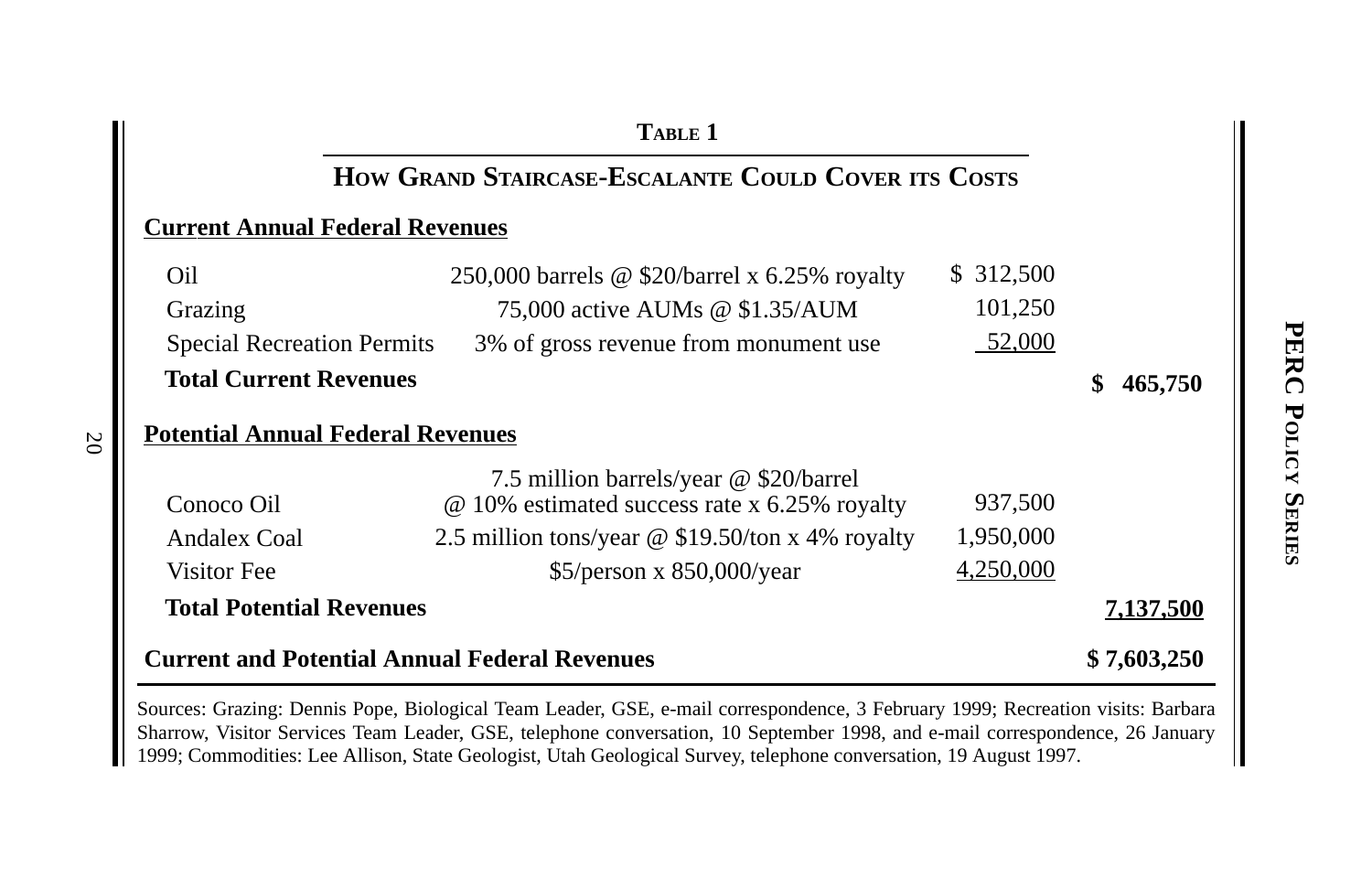billion tons of coal (compared to 22 billion tons of coal throughout the rest of Utah). Eighteen percent of the coal is thought to be recoverable.

Andalex Resources, Inc., was granted a coal lease for the Smoky Hollow Mine in 1985 covering 26,400 acres on the southern end of the plateau. Andalex withdrew its application to mine coal in January 1997, after the president's proclamation prohibiting coal mining. However, the mine could produce an estimated 2.5 million tons of coal each year. With an average price of \$19.50 per ton, the mine would generate \$1.95 million annually in royalty payments to the federal government.<sup>12</sup>

Andalex holds an additional seventeen leases covering nearly 35,000 acres on which the company suspended mining. The acreage is part of a designated Wilderness Study Area (WSA) and mining might not ever be allowed on it. Since these leases were already held by Andalex, the monument designation order allows these lands to be exchanged for lease rights outside the monument. PacifiCorp also had a coal lease on the northern end of the plateau covering nearly 40,000 acres. Because this land was also in WSA status, PacifiCorp agreed to a land exchange with the federal government a few days before the presidential proclamation.

*Oil*. In addition to the oil fields that are currently producing oil, the monument has an estimated 447 million barrels of oil in the west flank of the Circle Cliffs tar sands deposit. Conoco holds a portion of fifty-nine leases covering 108,000 acres inside the monument and in April 1997 the company was granted permission to drill an exploratory well. Conoco believes there are up to fifty exploration prospects adjacent to and within the monument, each capable of holding at least one hundred million barrels.

One of Conoco's prospective drill sites could theoretically produce another 150 million barrels of oil (Conoco Inc. 1997).<sup>13</sup> Assuming this oil is pumped over a twenty-year span, these wells could generate another \$9.3 million annually for the monument. However, most experts estimate only a 10 percent probability of success.<sup>14</sup> Thus, the estimated value of untapped oil revenue in the monument is \$937,500 annually.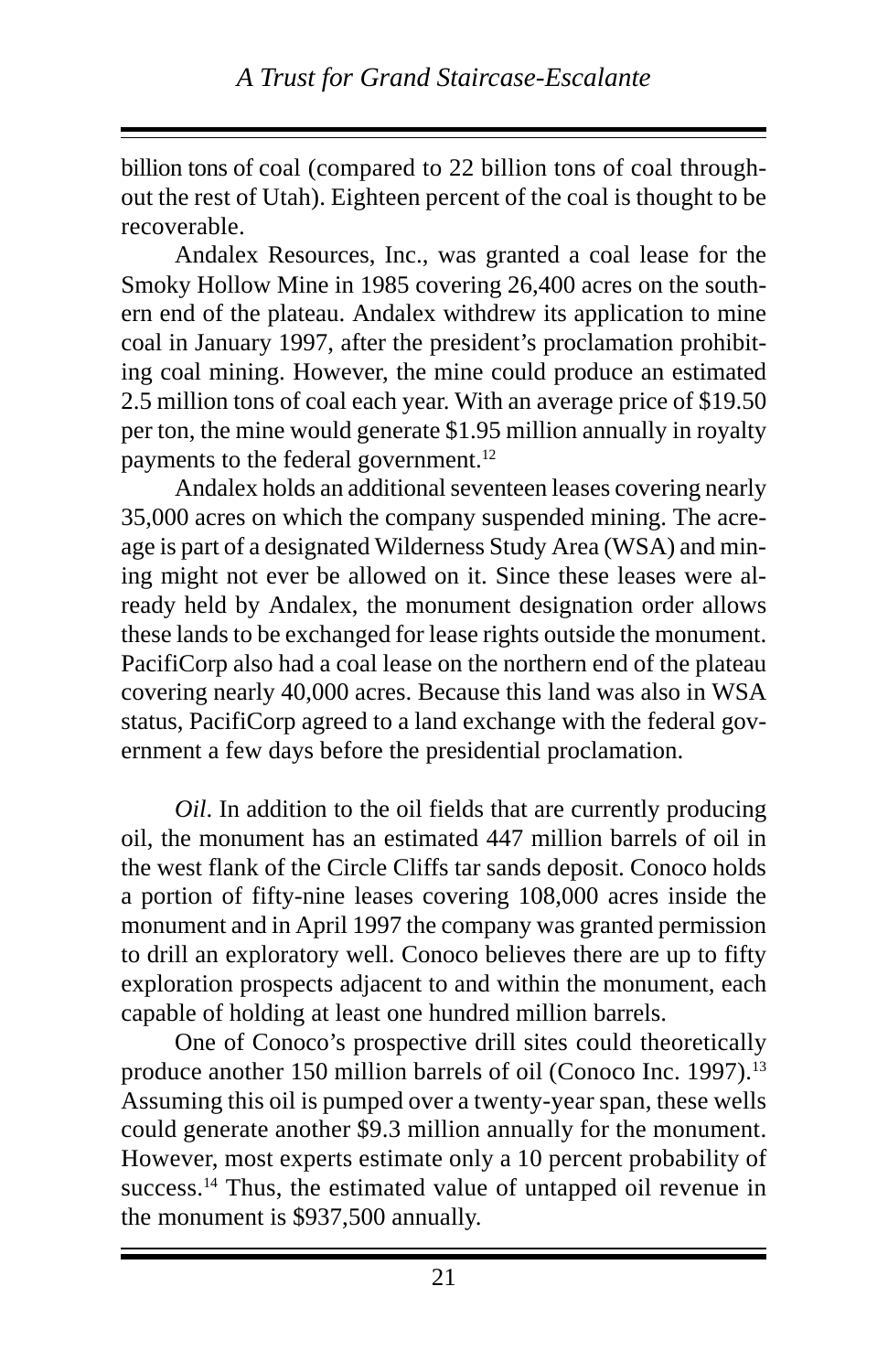*Recreation.* Special recreational use permits currently generate \$52,000 per year. To augment these revenues, sightseers using the Hole in the Wall Road and the Burr Trail could be charged an entrance fee, and hikers, campers, off-road vehicle users, and other recreationists could be required to purchase a \$5 permit. In 1998, nearly 850,00 visitors entered the monument.<sup>15</sup> If each paid a fee of \$5, another \$4.25 million would be available for monument operation.16

Under the trust model, managers would have to decide whether or not to forgo the \$2.9 million annually from commodity production (\$937,500 from the expected value of Conoco oil plus \$1.95 million from Andalex coal). This revenue could be used to achieve the conservation goals of the monument. Estimated tourism receipts alone of \$4.25 million would cover the bulk of the \$6.4 million annual government allocation. Indeed, if recreation receipts were fully captured—that is, if recreational opportunities were increased and fees charged for them, rather than just for access—they could eliminate the need for commodity production within the monument. They could also eliminate any need for the monument to rely on government funds (and the political controls that often accompany such funds) during a transition period such as the fifteen years granted to the Presidio Trust.

#### **CONCLUSION**

Clearly, the opportunity exists for a trust that would preserve and enhance the ecological and archaeological amenities of Grand Staircase-Escalante without burdening the taxpayer or distorting managers' incentives, as occurs regularly now in the National Park Service. Implementing a trust arrangement would require congressional legislation that would provide the specifics of the trust, as the Baca Ranch legislation did.

Creating a trust to manage the Grand Staircase-Escalante National Monument would benefit the public, taxpayers, and residents of Utah. The key element of the trust would be to give the trustees the responsibility for funding the management of the monu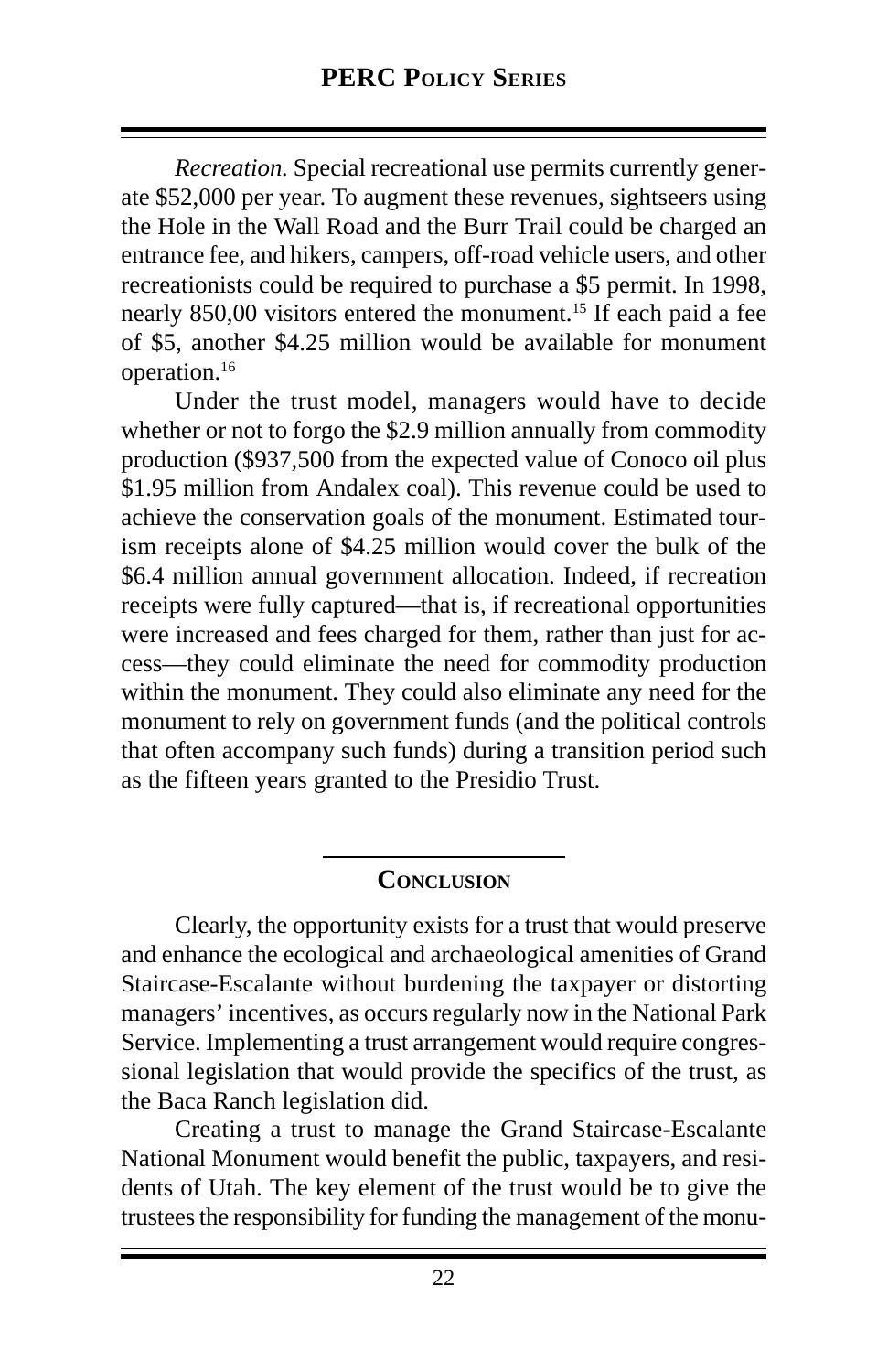ment and the ability to make decisions about how to do so. A trust that obtains its operating funds from revenues would give managers an incentive to look carefully at ways to use the land to obtain funds that can fulfill the mission of the monument. A well-drawn trust document would clarify the goals and the steps that the trustees could take to achieve those goals.

The Grand Staircase-Escalante is a unique national monument for many reasons. It is uniquely beautiful; it is uniquely large; it is uniquely endowed with marketable commodities; and it is uniquely managed as a national monument by the Bureau of Land Management. This combination gives the Grand Staircase-Escalante planning team all the more reason to make it unique in another respect—by managing it as a trust.

# **NOTES**

1. Beginning with Theodore Roosevelt's establishment of the Devil's Tower National Monument, national monument acreage has grown to cover 21 million acres, an area nearly the size of Indiana, managed under the authority of the National Park Service (NPS). Until 1996, the largest of these outside Alaska was the Grand Canyon with 806,400 acres designated in 1908 (BLM 1999).

2. Special use fees and 15 percent of fee collections remain within the park in which they are collected, as does a portion of revenues collected from units participating in the Fee Demonstration Program of 1996. For a more complete discussion, see Fretwell (1998). Other revenues collected go to the general treasury, from which Congress reappropriates them.

3. The National Park Service cannot restrict access to mining claimants with valid existing rights, but it has the authority to regulate development to control the impact on park, recreational, and wilderness values.

4. The details of the trust arrangement could be further refined by examining how other conservation and environmental trusts operate.

5. Beneficiaries of these trusts usually include common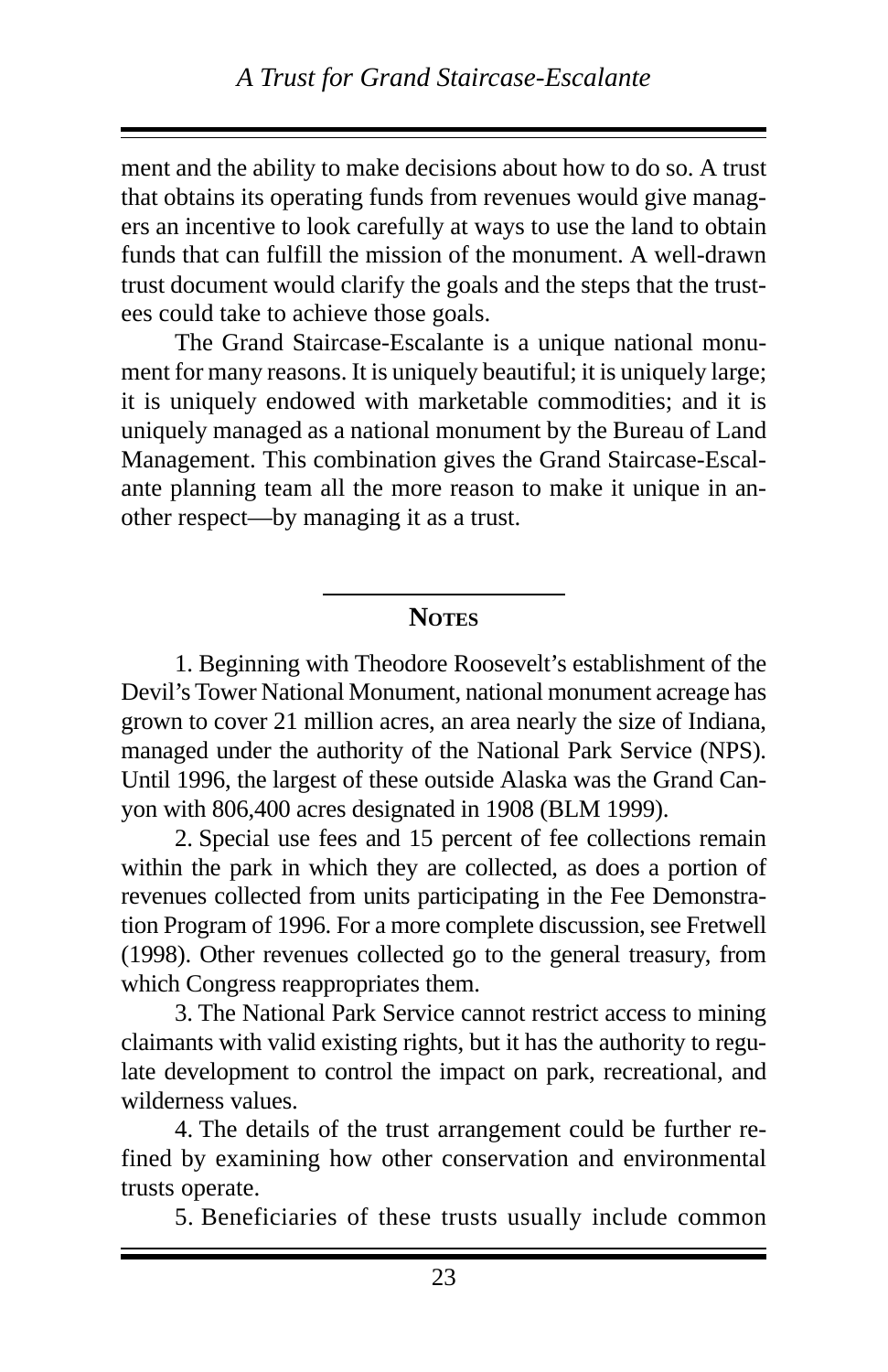schools, legislative, executive and judicial buildings, state hospitals, penal institutions, agricultural and mechanical colleges, military institutes, universities, and schools for the deaf and blind.

6. S. 2621, sec. 106(g), 105th U.S. Congress, 1998.

7. Eighty percent of user fees in participating units remain within the unit; 20 percent are spent under agency discretion for units unable to generate receipts sufficient to cover costs (Public Law 104-134, title III, section 315, as amended, 104th Congress, 1996).

8. Written communication from Keith Stegall, SEUG Trails Coordinator, Canyon Lands National Park, Moab, Utah, 18 December 1998.

9. This estimate assumes an inelastic demand curve, which has been shown for the majority of parks participating in the Fee Demonstration Program. Fees have often as much as doubled with little change in visitation numbers.

10. Federal grazing receipts are minuscule compared to state trust lands (see Fretwell 1998). Data provided through e-mail correspondence from Dennis Pope, Biological Team Leader, Grand Staircase-Escalante National Monument, 3 February 1999.

11. Data provided by Barbara Sharrow, Visitor Services Team Leader, Grand Staircase-Escalante National Monument, telephone conversation, 10 September 1998.

12. Public Law 105-335 (105th Congress, October 1998) transferred, through exchange, all Utah School and Institutional Trust Lands Administration lands and mineral interests inside the Grand Staircase-Escalante to the federal government. The state and federal government split an 8 percent coal royalty on federal lands. Thus the state of Utah would also receive an amount of \$1.95 million annually if mining were allowed. Data provided by Lee Allison, State Geologist, Utah Geological Survey, telephone conversation, 19 August 1997.

13. This is a conservative estimate based on only one of eight possible drilling sites Conoco has identified within the monument.

14. The average success rate for finding commercial quantities of oil from exploratory wells is 10 percent (Allison telephone conversation, 19 August 1997).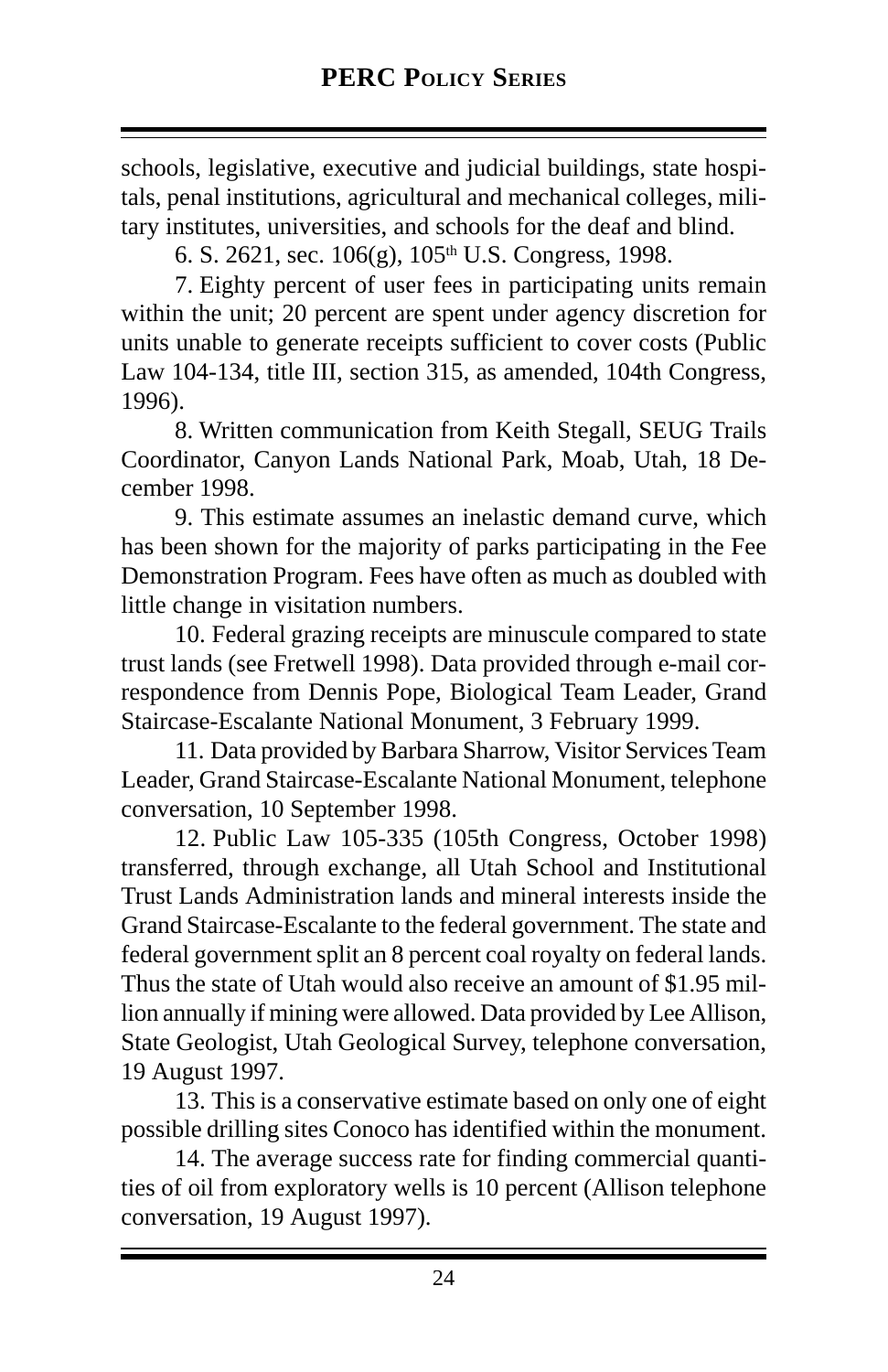15. Data provided by e-mail correspondence from Barbara Sharrow, 26 January 1999.

16. Again, as stated in note 9, this calculation assumes an inelastic demand curve, which has been shown in most Fee Demonstration Program parks.

#### **REFERENCES**

- Baden, John, and Richard Stroup. 1981. Saving the Wilderness: A Radical Proposal. *Reason*, July, 28–36.
- Big Bend National Park. 1996. *State of the Park Report: Big Bend National Park Rio Grande Wild and Scenic River.* Big Bend National Park, Texas.
- Bureau of Land Management (BLM). 1996. *Public Land Statistics*. Washington, DC: U.S. Department of the Interior.

\_\_\_\_\_\_.1998. Grand Staircase-Escalante National Monument Draft Management Plan, Draft Environmental Impact Statement. Cedar City, UT, November.

———. 1999. Monuments Established by Presidential Proclamation (February). Available: http://www.blm.gov/nhp/news/alerts/ monuments.html.

Conoco, Inc. 1997. Estimates Show Huge Revenue Potential for Federal, State, and Local Entities. Printed material. Houston, TX.

*Consumer Reports*. 1997. Rating the Parks. June, 10–17.

- Flicker, John. 1995. Don't Desecrate the Arctic Refuge. *Wall Street Journal* (letter), September 18.
- Fretwell, Holly Lippke. 1998. *The Price We Pay*. Public Lands Report no. 1. Bozeman, MT: Political Economy Research Center, August.

———. 1999. *Forests: Do We Get What We Pay For?* Public Lands Report no. 2. Bozeman, MT: Political Economy Research Center, July.

General Accounting Office (GAO). 1998. Recreation Fees: Demonstration Fee Program Successful in Raising Revenues But Could Be Improved. GAO\RCED-99-7. Washington, DC, November.

Governor's Office of Planning and Research. 1998. California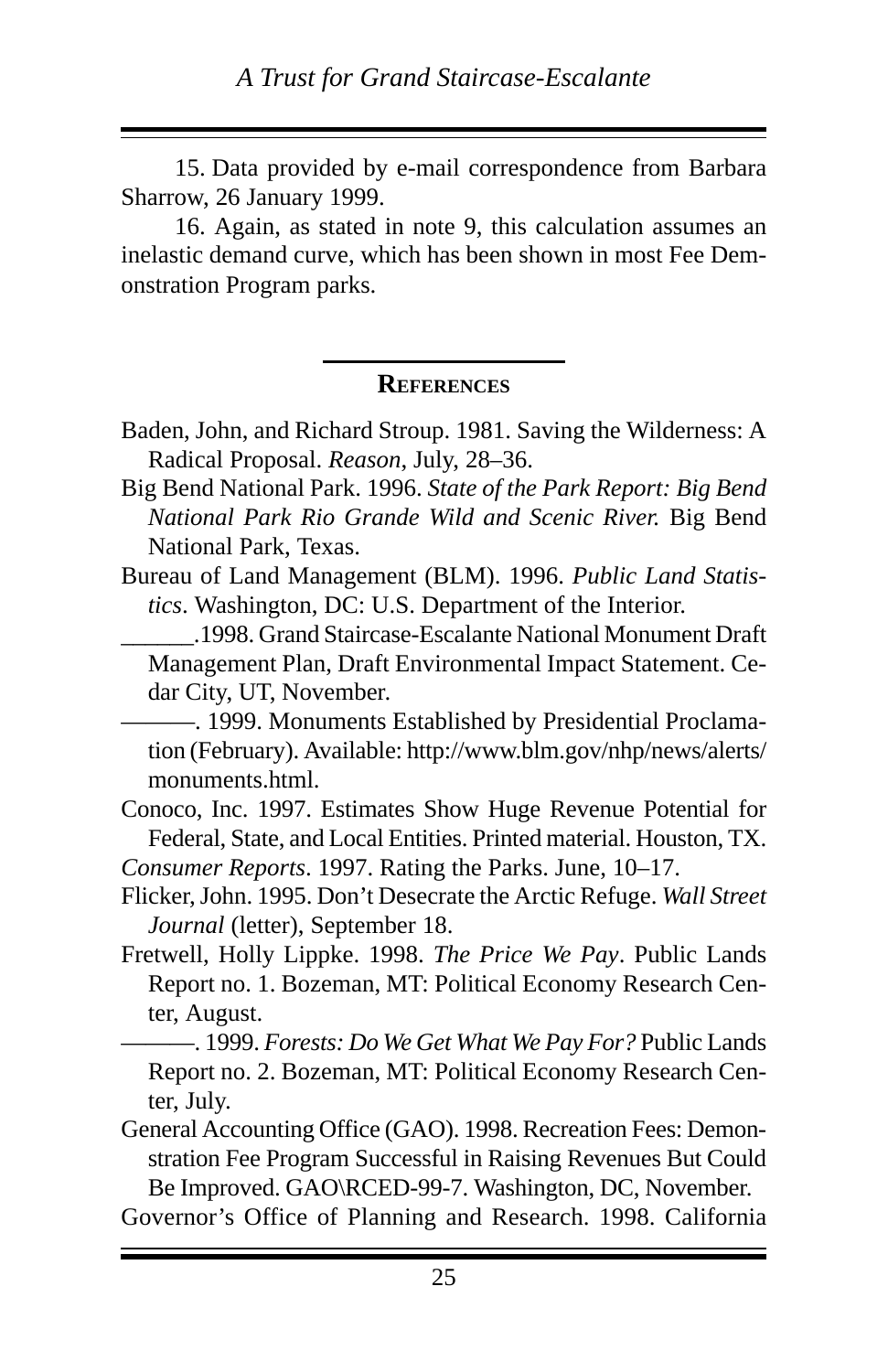Military Base Closures and Realignments: Current Status of Reuse Efforts. September. Available: http://www.cedar.ca.gov/ military/current\_reuse/98sep/presidio.htm.

- Jensen, Michael C., and William H. Meckling. 1976. Theory of the Firm: Managerial Behavior, Agency Costs, and Ownership Structure. *Journal of Financial Economics* 3(4): 305–60.
- Land Trust Alliance. 1999. *1990s Brings Surge in Land Conservation as Regional, Local Land Trusts Attract 1 Million Supporters* (July 1). Available: http://www.lta.org/newscen.html.
- Leal, Donald R. 1995. Turning a Profit on Public Forests. *PERC Policy Series*, PS-4. Bozeman, MT: Political Economy Research Center, September.
- Leal, Donald R., and Holly Lippke Fretwell. 1997. Back to the Future to Save Our Parks. *PERC Policy Series* PS-10. Bozeman, MT: Political Economy Research Center, June.
- Mitchell, John G. 1981. The Oil Below. *Audubon Magazine*, May.
- National Park Service. 1995. Budget Justifications, FY1997. Washington, DC: U.S. Department of the Interior.
- Nature Conservancy. 1999. The Nature Conservancy (June 10). Available: http://www.tnc.org/welcome/about/about.htm.
- Office of the Press Secretary. 1996. Remarks by the President on Making Environment Announcement. Press release dated September 18. Washington, DC: The White House.
- Paige, Sean. 1998. Managing the Great Outdoors. *Insight*, May 18, 12–14.
- Presidio Trust. 1998. The Presidio Trust Financial Management Program. Report to Congress. San Francisco, July 8.
- Pound, Edward T. 1997. Costly Outhouses Monuments to Red Tape. *USA Today*, December 15.
- Schultz, Bill. 1992. *Forestry Best Management Practices Implementation Monitoring.* Missoula: Montana Department of State Lands.
- Snyder, Pamela, and Jane S. Shaw. 1995. PC Drilling in a Wildlife Refuge. *Wall Street Journal*, September 7.
- Souder, Jon A., and Sally K. Fairfax. 1996. *State Trust Lands: History, Management, & Sustainable Use*. Lawrence: University Press of Kansas.